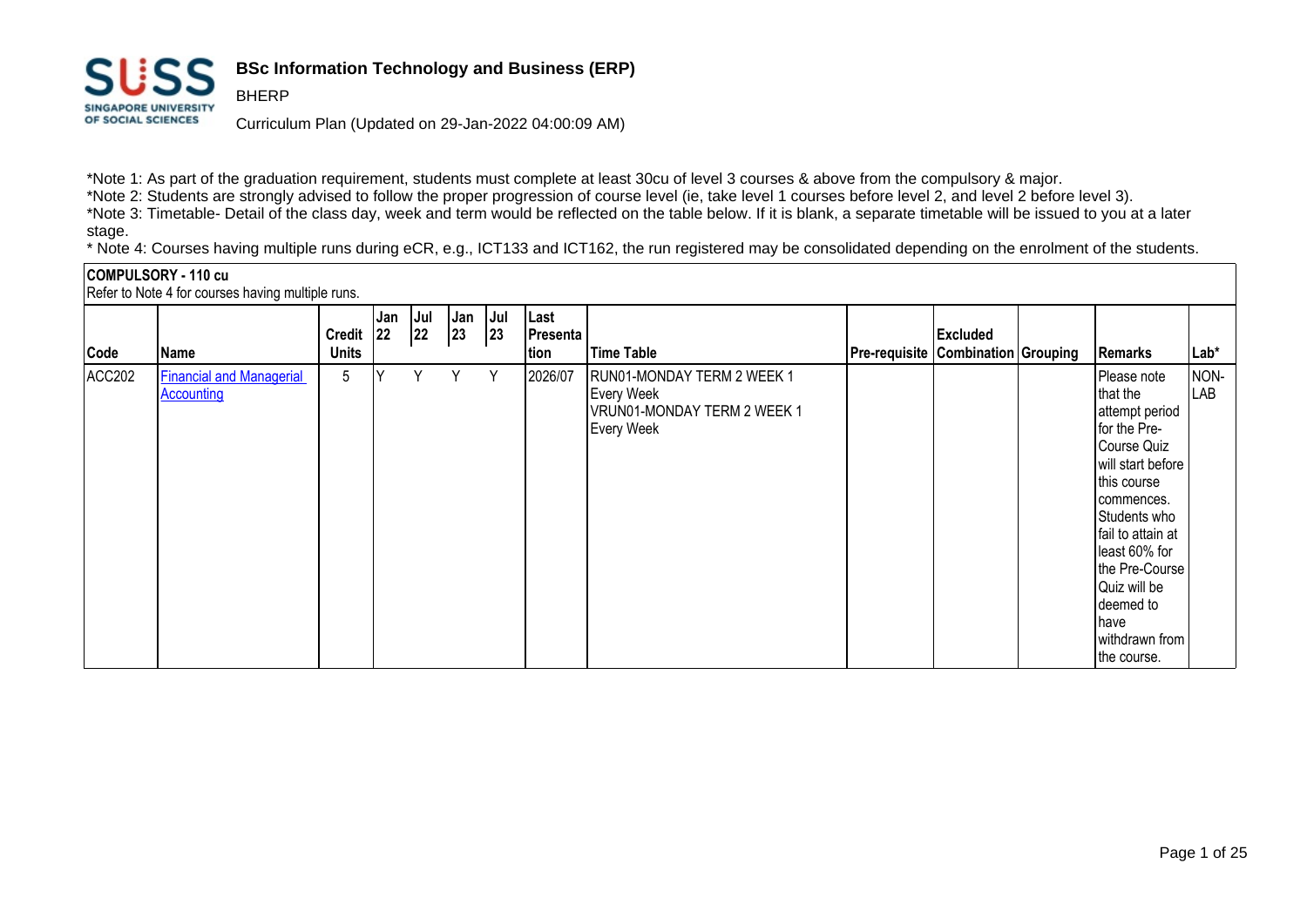| Code    | Name                                                     | <b>Credit</b><br><b>Units</b> | Jan<br>$ 22\rangle$ | Jul<br>22 | Jan<br>23 | Jul<br>23 | Last<br><b>Presenta</b> /<br>tion | <b>Time Table</b>                          | <b>Pre-requisite Combination Grouping</b> | <b>Excluded</b>                                                      | Remarks                                                                                                                                                                                                                                                                                                                                | $Lab*$      |
|---------|----------------------------------------------------------|-------------------------------|---------------------|-----------|-----------|-----------|-----------------------------------|--------------------------------------------|-------------------------------------------|----------------------------------------------------------------------|----------------------------------------------------------------------------------------------------------------------------------------------------------------------------------------------------------------------------------------------------------------------------------------------------------------------------------------|-------------|
| BUS104e | <b>Organisational Behaviour</b><br>in the Technology Era | 5                             | v                   | Υ         | Y         | Y         | 2026/07                           | TUESDAY TERM 1 WEEK 1<br><b>Every Week</b> |                                           | HRM203,<br><b>BUS103,</b><br>BSZ160 or<br>CUL201 or<br><b>BUS206</b> | This is a<br><b>FULLY</b><br><b>ONLINE</b><br>Course. Please<br>note that the<br>attempt period<br>for the Pre-<br>Course Quiz<br>will start before<br>this course<br>commences.<br>Students who<br>fail to attain at<br>least 60% for<br>the Pre-Course<br>Quiz will be<br>deemed to<br><b>Thave</b><br>withdrawn from<br>the course. | NON-<br>LAB |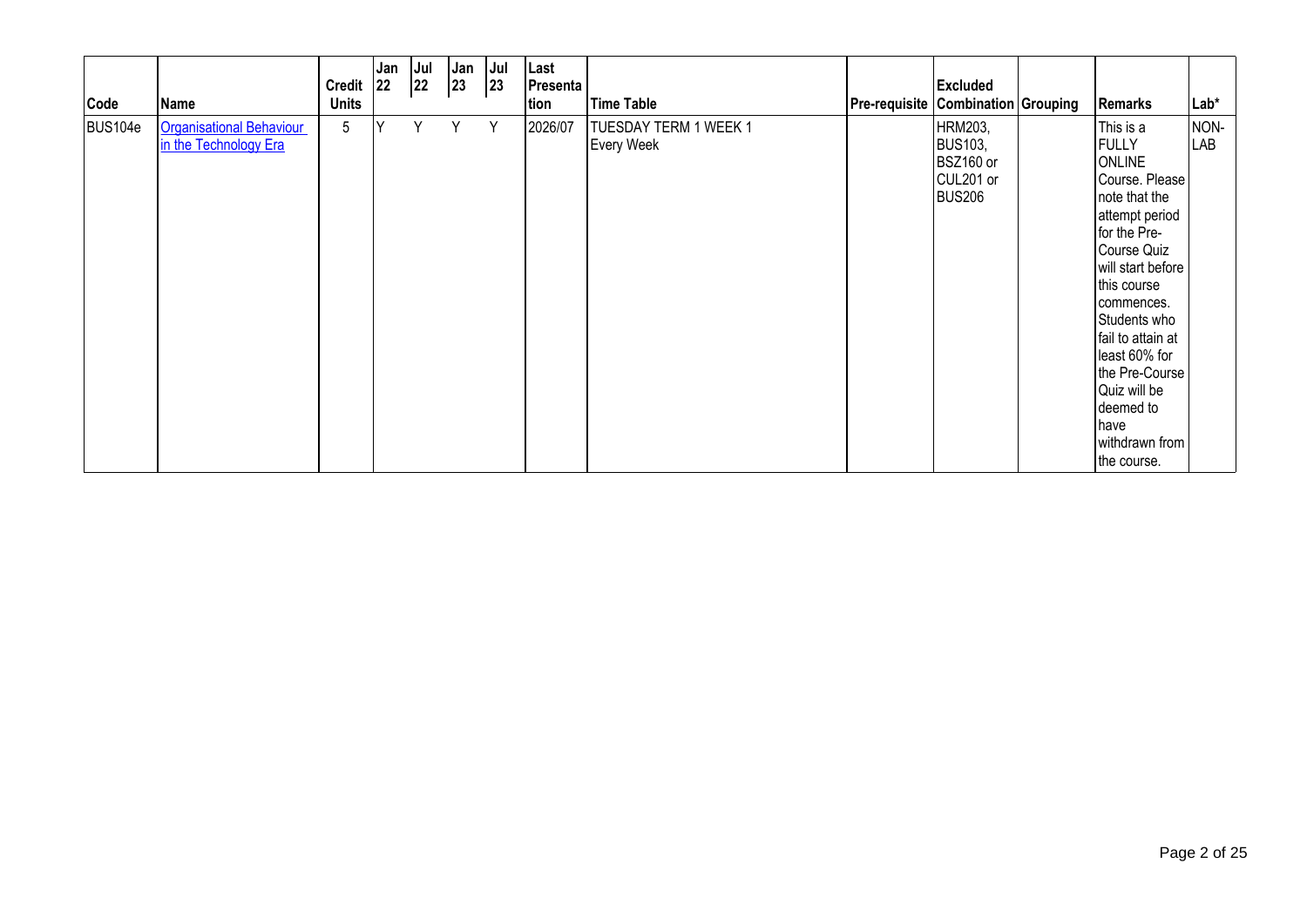| Code               | <b>Name</b>                    | Credit 22<br><b>Units</b> | Jan | Jul <br>22 | Jan<br>$ 23\rangle$ | Jul<br> 23 | Last<br>Presenta<br>tion | <b>Time Table</b>                                                                                                                                       | <b>Excluded</b><br>Pre-requisite Combination Grouping | Remarks                                                                                                                                                                                                                                                                                                                                                                        | Lab*               |
|--------------------|--------------------------------|---------------------------|-----|------------|---------------------|------------|--------------------------|---------------------------------------------------------------------------------------------------------------------------------------------------------|-------------------------------------------------------|--------------------------------------------------------------------------------------------------------------------------------------------------------------------------------------------------------------------------------------------------------------------------------------------------------------------------------------------------------------------------------|--------------------|
| <b>BUS201</b>      | <b>Contract and Agency Law</b> | $5\phantom{.0}$           | lY. | Y          | Y                   | Y          | 2026/07                  | RUN01-MONDAY TERM 1 WEEK 2<br><b>Every Week</b><br>RUN02-MONDAY TERM 1 WEEK 2<br><b>Every Week</b><br>VRUN01-MONDAY TERM 1 WEEK 2<br><b>Every Week</b>  | <b>BSZ150</b>                                         | This course is<br>presented in<br><b>BLENDED</b> or<br>full ONLINE<br>mode, see<br>Icourse<br>synopsis for<br>details. The<br>attempt period<br>for the Pre-<br>Course Quiz<br>will start before<br><b>c</b> ourse<br>commences.<br>Students who<br>fail to attain at<br>least 60% for<br>the Pre-Course<br>Quiz will be<br>deemed to<br>have<br>withdrawn from<br>the course. | NON-<br><b>LAB</b> |
| ICT <sub>133</sub> | <b>Structured Programming</b>  | $5\phantom{.0}$           | Y   | Y.         | Y                   | Y          | 2026/07                  | RUN02-FRIDAY TERM 1 WEEK 1<br><b>Every Week</b><br>RUN04-THURSDAY TERM 1 WEEK 1<br><b>Every Week</b><br>RUN05-FRIDAY TERM 1 WEEK 1<br><b>Every Week</b> | ICT131 or<br><b>ICT271</b>                            | RUN01<br>(Thurs),<br>RUN02 (Fri),<br>RUN03 (Sat).<br>Excluded<br>combination<br>may be<br>removed on a<br>case by case<br>basis.                                                                                                                                                                                                                                               | LAB                |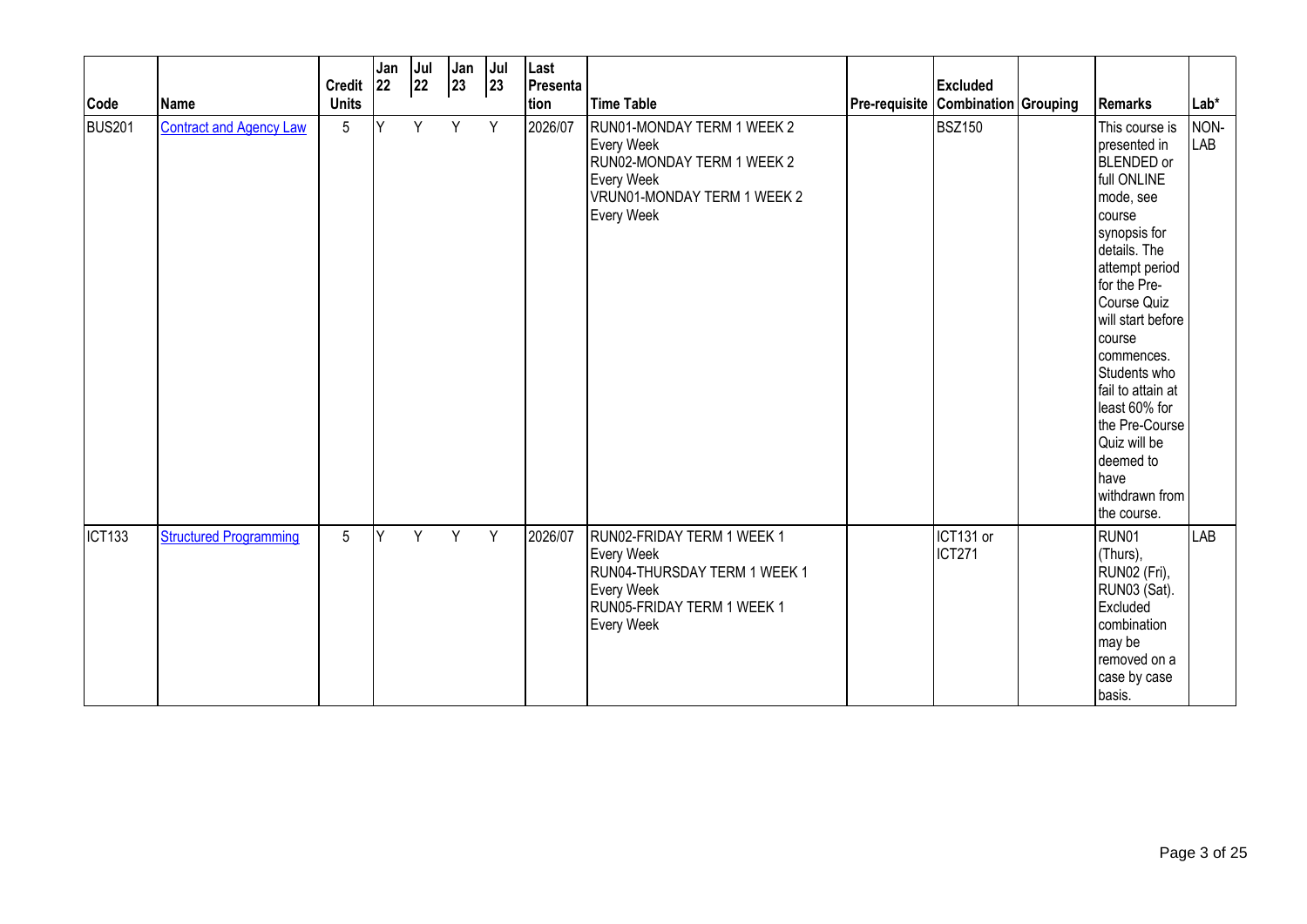| Code               | Name                                                                          | <b>Credit</b><br><b>Units</b> | Jan<br>22 | Jul<br>22 | Jan<br>23 | Jul<br>23 | Last<br>Presenta<br>tion | <b>Time Table</b>                                                                                                                                |               | <b>Excluded</b><br>Pre-requisite Combination Grouping |               | Remarks                                                                                                          | $Lab*$      |
|--------------------|-------------------------------------------------------------------------------|-------------------------------|-----------|-----------|-----------|-----------|--------------------------|--------------------------------------------------------------------------------------------------------------------------------------------------|---------------|-------------------------------------------------------|---------------|------------------------------------------------------------------------------------------------------------------|-------------|
| ICT <sub>162</sub> | <b>Object Oriented</b><br>Programming                                         | 5                             | Y         | Y         | Y         | Y         | 2026/07                  | RUN02-FRIDAY TERM 2 WEEK 1<br><b>Every Week</b><br>RUN03-THURSDAY TERM 2 WEEK 1<br><b>Every Week</b><br>RUN04-FRIDAY TERM 2 WEEK 1<br>Every Week | <b>ICT133</b> | ICT201 or<br><b>ICT272</b>                            |               | RUN01<br>(Thurs),<br>RUN02 (Fri).<br>Excluded<br>combination<br>may be<br>removed on a<br>case by case<br>basis. | <b>LAB</b>  |
| ICT223e            | <b>Business Analysis</b>                                                      | 10                            | Υ         | N.        | Y         | N         | 2024/07                  | <b>FRIDAY WEEK1</b><br><b>Every Week</b>                                                                                                         |               | <b>MKT201 &amp;</b><br>ECO201                         |               |                                                                                                                  | NON-<br>LAB |
| ICT <sub>225</sub> | <b>Management Information</b><br><b>Systems</b>                               | 5                             | Y         | Y         | Y         | Y         | 2024/07                  | <b>WEDNESDAY TERM 1 WEEK 2</b><br><b>Every Week</b>                                                                                              |               | <b>ICT219</b>                                         | <b>ICT226</b> |                                                                                                                  | NON-<br>LAB |
| ICT226             | <b>Enterprise Systems and</b><br><b>Integrated Business</b><br><b>Process</b> | 5                             | Y         | Y         | Y         | Y         | 2024/07                  | <b>WEDNESDAY TERM 2 WEEK 2</b><br><b>Every Week</b>                                                                                              |               | ICT220                                                | ICT225        | Should<br>preferrably<br>complete<br>ICT225 first                                                                | LAB         |
| ICT <sub>233</sub> | <b>Data Programming</b>                                                       | 5                             | Y         | Y         | Y         | Y         | 2026/07                  | <b>TUESDAY TERM 1 WEEK 2</b><br><b>Every Week</b>                                                                                                | <b>ICT133</b> | <b>ICT203</b>                                         |               | Can be taken<br>with ICT239 in<br>the same<br>semester.                                                          | <b>LAB</b>  |
| ICT239             | <b>Web Application</b><br><b>Development</b>                                  | 5                             | Υ         | Y.        | Y         | Y         | 2026/07                  | <b>TUESDAY TERM 2 WEEK 2</b><br><b>Every Week</b>                                                                                                | <b>ICT133</b> | <b>ICT205</b>                                         |               | Can be taken<br>with ICT233 in<br>the same<br>semester.                                                          | LAB         |
| ICT246             | <b>Operating Systems</b>                                                      | 5                             | γ         | Y         | Y         | Y         | 2025/07                  | MONDAY TERM 1 WEEK 2<br><b>Every Week</b>                                                                                                        |               | <b>ICT209</b>                                         |               | Can be taken<br>with ICT259 in<br>the same<br>semester                                                           | <b>LAB</b>  |
| ICT259             | <b>Computer Networking</b>                                                    | 5                             | ٧         | Y         | Y         | Y         | 2024/07                  | MONDAY TERM 2 WEEK 2<br><b>Every Week</b>                                                                                                        |               | <b>ICT210</b>                                         |               | Can be taken<br>with ICT246 in<br>the same<br>semester                                                           | <b>LAB</b>  |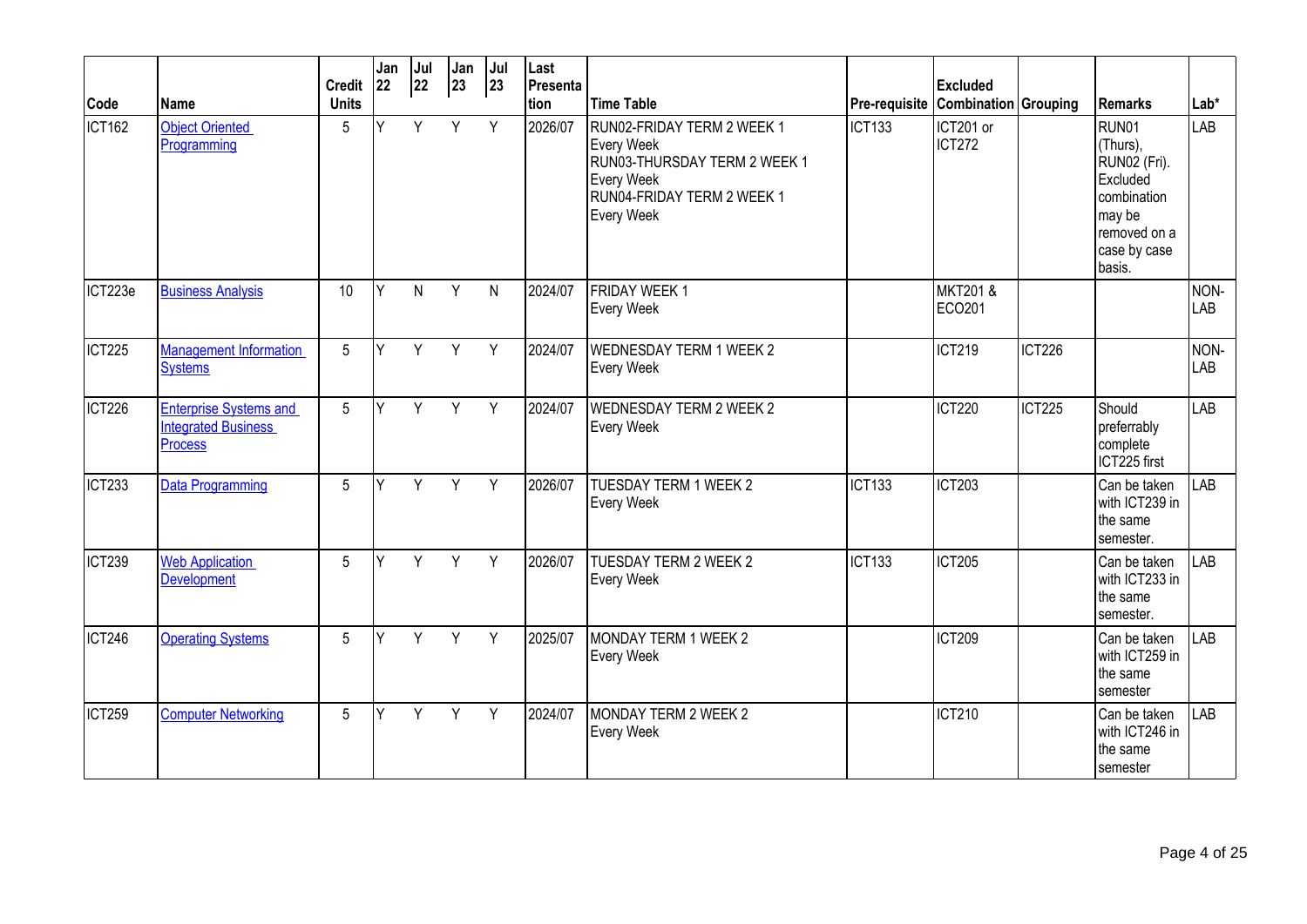| Code          | <b>Name</b>                                                           | <b>Credit</b><br><b>Units</b> | Jan<br>22 | Jul<br>22 | Jan<br>$ 23\rangle$ | Jul<br>$ 23\rangle$ | Last<br>Presenta<br>tion | <b>Time Table</b>                                                                                       |                                                 | <b>Excluded</b><br><b>Pre-requisite Combination Grouping</b> | l Remarks                                                                                          | $Lab*$      |
|---------------|-----------------------------------------------------------------------|-------------------------------|-----------|-----------|---------------------|---------------------|--------------------------|---------------------------------------------------------------------------------------------------------|-------------------------------------------------|--------------------------------------------------------------|----------------------------------------------------------------------------------------------------|-------------|
| <b>ICT330</b> | <b>Database Management</b><br><b>Systems</b>                          | 5                             | Y         | Y         | Y                   | Y                   | 2024/07                  | MONDAY TERM 1 WEEK 1<br><b>Every Week</b>                                                               |                                                 | <b>ICT321</b>                                                | Can be taken<br>with ICT340 in<br>the same<br>Isemester                                            | LAB         |
| <b>ICT340</b> | <b>Application Analysis and</b><br>Design                             | 5                             | Υ         | Y         | Y                   | Y                   | 2024/07                  | MONDAY TERM 2 WEEK 1<br><b>Every Week</b>                                                               |                                                 | ICT322                                                       | Can be taken<br>with ICT330 in<br>the same<br>semester                                             | LAB         |
| <b>ICT499</b> | <b>Capstone ICT Project</b>                                           | 10                            | Y         | Y         | $\mathsf{N}$        | $\mathsf{N}$        | 2022/07                  | <b>SATURDAY</b><br><b>Every Week</b>                                                                    | Must<br>complete 120<br>cu (excluding<br>UCORE) | TMZS421 or<br>TMZS422 or<br><b>TMZS423</b>                   | Compulsory for<br>Hons. Runs<br>over 2<br>semesters.                                               | NON-<br>LAB |
| MKT202e       | <b>Marketing Management</b>                                           | 5                             | Υ         | Y         | Y                   | Y                   | 2027/07                  | <b>WEDNESDAY TERM 2 WEEK 1</b><br><b>Every Week</b>                                                     |                                                 | BMSZ326,<br><b>MKT201&amp;</b><br><b>MKT203</b>              | Please note<br>that this is a<br>FULLY<br>ONLINE<br>course with no<br>face-to-face<br>instruction. | NON-<br>LAB |
| SST101e       | <b>Principles of Project</b><br>Management                            | 5                             | Υ         | Y         | $Y -$               | Y                   | 2025/07                  | VRUN01-TUESDAY TERM 2 WEEK 1<br><b>Every Week</b><br>VRUN02-THURSDAY TERM 2 WEEK 1<br><b>Every Week</b> |                                                 | BUS101e<br>Management                                        |                                                                                                    | NON-<br>LAB |
| SST102e       | <b>Human Factors and</b><br><b>Systems Design</b>                     | $5\overline{)}$               | Υ         | Y         | Y                   | Y                   | 2026/07                  | RUN01-THURSDAY TERM 1 WEEK 1<br><b>Every Week</b><br>RUN02-THURSDAY TERM 1 WEEK 1<br><b>Every Week</b>  |                                                 | <b>BUS105e,</b><br>HFS101                                    |                                                                                                    | NON-<br>LAB |
| SST201e       | <b>Sustainable Society</b><br>Through Innovative<br><b>Technology</b> | $5\phantom{.0}$               | Υ         | Y         | Y                   | Y                   | 2025/07                  | MONDAY TERM 2 WEEK 1<br><b>Every Week</b>                                                               |                                                 | <b>MTH102</b><br>Transformati<br>ons and<br><b>Matrices</b>  |                                                                                                    | NON-<br>LAB |
| SST301e       | <b>Strategic Management of</b><br>Technology                          | 5                             | Υ         | Y         | Y                   | Y                   | 2025/07                  | <b>WEDNESDAY TERM 1 WEEK 1</b><br><b>Every Week</b>                                                     |                                                 | <b>MTH101</b><br><b>Discrete</b><br>Mathematics              |                                                                                                    | NON-<br>LAB |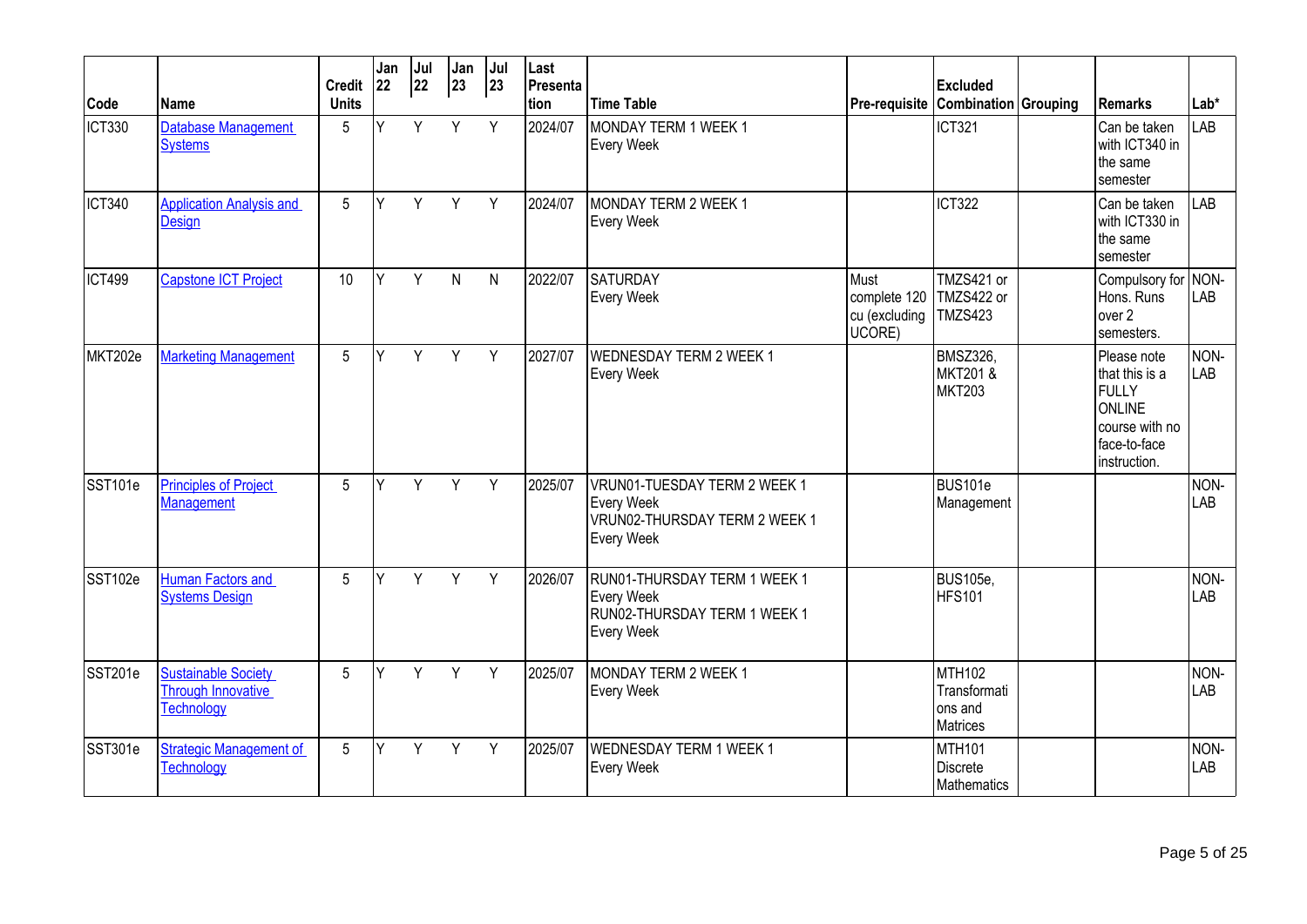|         | MAJOR ELECTIVE - 20 cu       |                               |     |               |           |                |                          |                                                                                             |               |                                                 |  |                                                                                                                                                                                                                                                                          |             |  |
|---------|------------------------------|-------------------------------|-----|---------------|-----------|----------------|--------------------------|---------------------------------------------------------------------------------------------|---------------|-------------------------------------------------|--|--------------------------------------------------------------------------------------------------------------------------------------------------------------------------------------------------------------------------------------------------------------------------|-------------|--|
| Code    | Name                         | Credit $ 22 $<br><b>Units</b> | Jan | $ $ Jul<br>22 | Jan<br>23 | $ $ Jul<br> 23 | Last<br>Presenta<br>tion | Time Table                                                                                  | Pre-requisite | <b>Excluded</b><br><b>Combination Grouping</b>  |  | Remarks                                                                                                                                                                                                                                                                  | Lab*        |  |
| ACC201e | Financial Accounting         | $5\phantom{.0}$               | Y   | Y             | Y         | Y              | 2024/07                  | RUN01-FRIDAY TERM 1 WEEK 1<br><b>Every Week</b><br>RUN02-FRIDAY TERM 1 WEEK 1<br>Every Week |               | BFSZ231 or<br>BFSZ333 or<br>CUL207 or<br>ACZ201 |  | Please note<br>that the<br>attempt period<br>for the Pre-<br>Course Quiz<br>will start before<br>this course<br>commences.<br>Students who<br>fail to attain at<br>least 60% for<br>the Pre-Course<br>Quiz will be<br>deemed to<br>have<br>withdrawn from<br>the course. | NON-<br>LAB |  |
| ACC203e | <b>Managerial Accounting</b> | $5\phantom{.0}$               | Y   | Y             | Y Y       |                | 2025/07                  | RUN01-FRIDAY TERM 2 WEEK 1<br><b>Every Week</b><br>RUN02-FRIDAY TERM 2 WEEK 1<br>Every Week |               | BFSZ231 or<br>BFSZ333 or<br>ACZ203              |  | Please note<br>that the<br>attempt period<br>for the Pre-<br>Course Quiz<br>will start before<br>this course<br>commences.<br>Students who<br>fail to attain at<br>least 60% for<br>the Pre-Course<br>Quiz will be<br>deemed to<br>have<br>withdrawn from<br>the course. | NON-<br>LAB |  |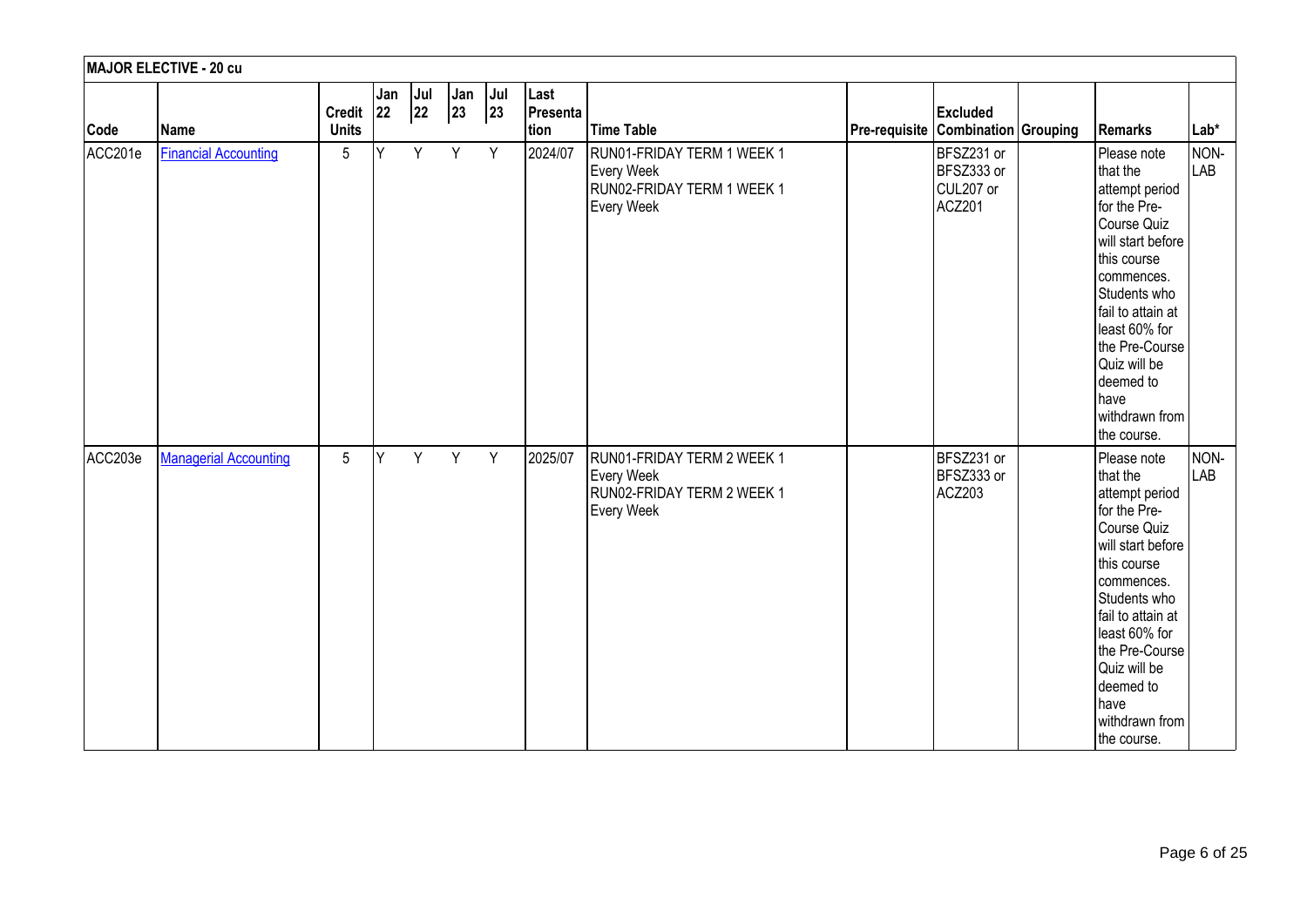| Code          | Name                                      | Credit 22<br><b>Units</b> | Jan | Jul<br> 22 | <sub>I</sub> Jan<br>$ 23\rangle$ | Jul<br> 23 | Last<br>Presenta<br>tion | <b>Time Table</b>                                                                                                                                            | <b>Pre-requisite Combination Grouping</b> | <b>Excluded</b> | Remarks                                                                                                                                                                                                                                                                         | Lab*        |
|---------------|-------------------------------------------|---------------------------|-----|------------|----------------------------------|------------|--------------------------|--------------------------------------------------------------------------------------------------------------------------------------------------------------|-------------------------------------------|-----------------|---------------------------------------------------------------------------------------------------------------------------------------------------------------------------------------------------------------------------------------------------------------------------------|-------------|
| <b>ANL201</b> | Data Visualisation for<br><b>Business</b> | 5                         |     | N          | Υ                                | N          | 2026/07                  | RUN01-THURSDAY TERM 1 WEEK 2<br><b>Every Week</b><br>RUN02-THURSDAY TERM 1 WEEK 2<br><b>Every Week</b><br>VRUN01-THURSDAY TERM 1 WEEK 2<br><b>Every Week</b> |                                           | <b>ANL315</b>   | Please note<br>that the<br>attempt period<br>for the Pre-<br>Course Quiz<br>will start before<br>this course<br>commences.<br>Students who<br>fail to attain at<br>least 60% for<br>the Pre-Course<br>Quiz will be<br>deemed to<br><b>have</b><br>withdrawn from<br>the course. | NON-<br>LAB |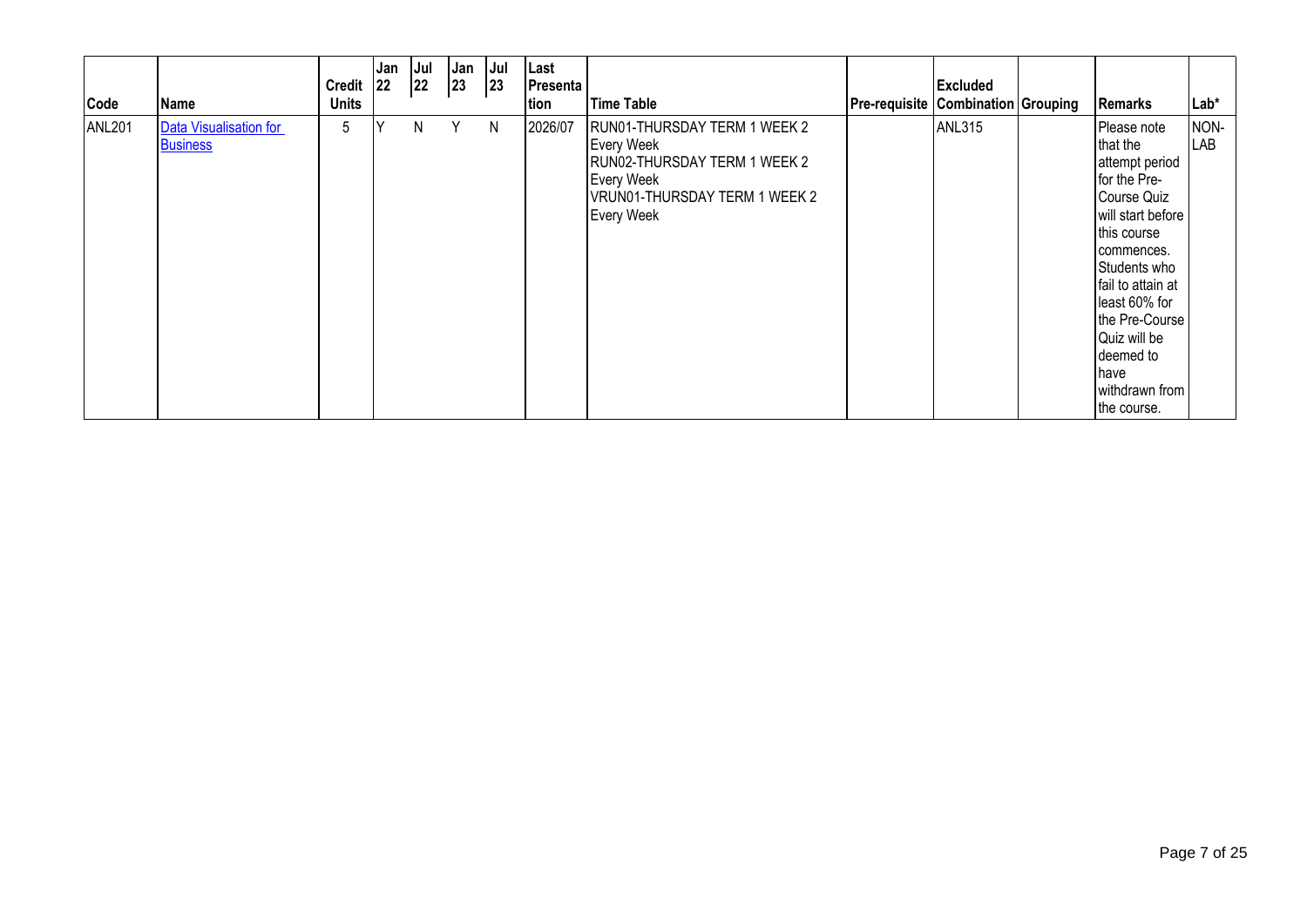| Code          | Name                                         | Credit 22<br><b>Units</b> | Jan | Jul<br> 22 | Jan<br>$ 23\rangle$ | Jul<br> 23 | Last<br>Presenta<br>tion | <b>Time Table</b>                                                                                                                                  | <b>Pre-requisite Combination Grouping</b> | <b>Excluded</b> | Remarks                                                                                                                                                                                                                                                                                                                                                                      | $Lab*$      |
|---------------|----------------------------------------------|---------------------------|-----|------------|---------------------|------------|--------------------------|----------------------------------------------------------------------------------------------------------------------------------------------------|-------------------------------------------|-----------------|------------------------------------------------------------------------------------------------------------------------------------------------------------------------------------------------------------------------------------------------------------------------------------------------------------------------------------------------------------------------------|-------------|
| <b>ANL303</b> | <b>Fundamentals of Data</b><br><b>Mining</b> | 5                         | Υ   | Y          | Y                   | Y          | 2026/07                  | RUN01-TUESDAY TERM 1 WEEK 2<br><b>Every Week</b><br>RUN02-TUESDAY TERM 1 WEEK 2<br><b>Every Week</b><br>VRUN01-TUESDAY TERM 1 WEEK 2<br>Every Week |                                           |                 | Non BSBA<br>students<br>strongly<br>advised to<br>have taken<br>BUS105 or<br>equivalent.<br>Please note<br>that the<br>attempt period<br>for the Pre-<br>Course Quiz<br>will start before<br>this course<br>commences.<br>Students who<br>fail to attain at<br>least 60% for<br>the Pre-Course<br>Quiz will be<br>deemed to<br><b>Ihave</b><br>withdrawn from<br>the course. | NON-<br>LAB |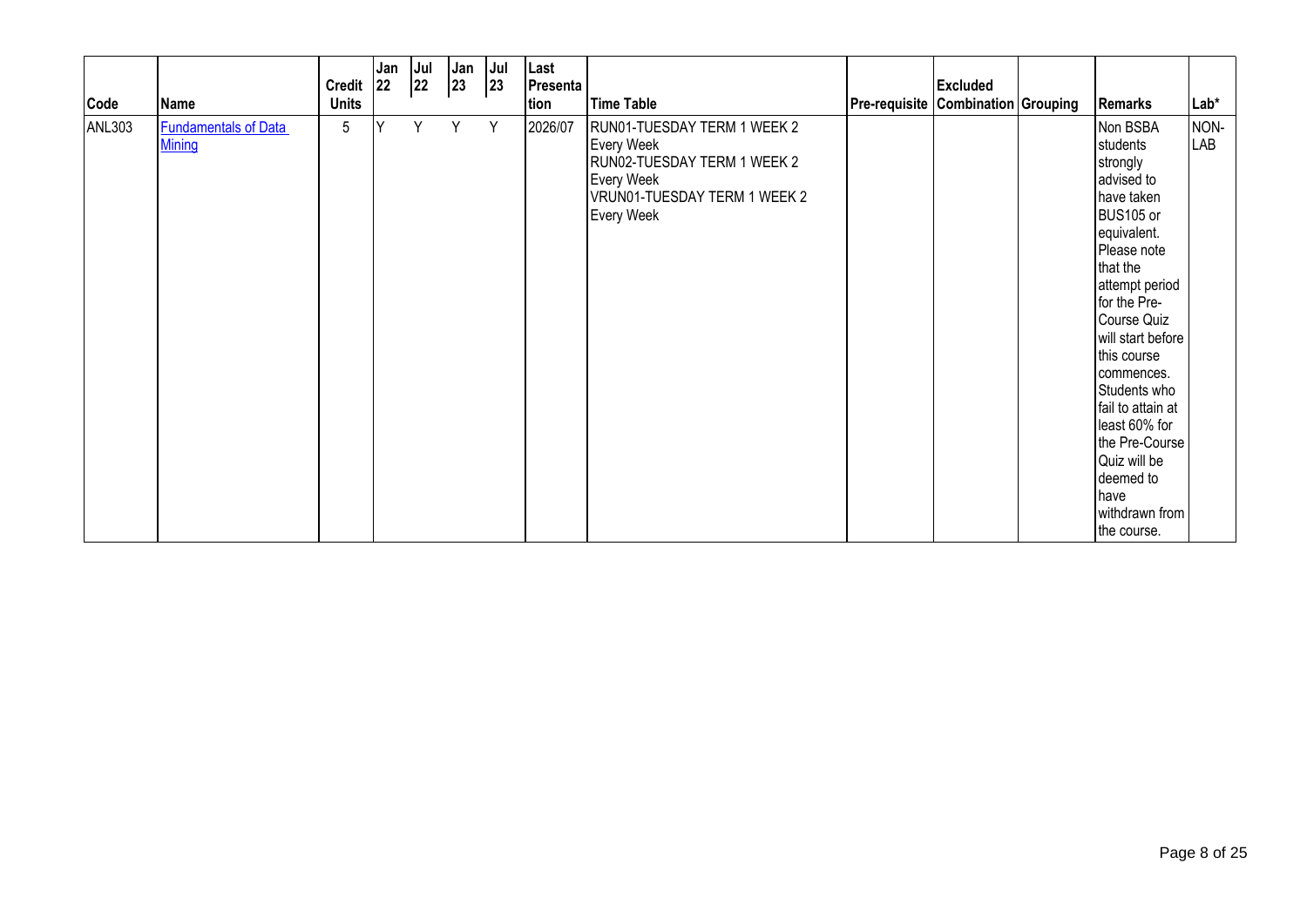| Code          | lName                                               | Credit 22<br><b>Units</b> | Jan | Jul<br>22 | Jan<br> 23   | Jul<br>23    | Last<br>Presenta<br>tion | <b>Time Table</b>                                                                                                                                      | <b>Pre-requisite Combination Grouping</b> | <b>Excluded</b>                 | <b>Remarks</b>                                                                                                                                                                                                                                                           | Lab*        |
|---------------|-----------------------------------------------------|---------------------------|-----|-----------|--------------|--------------|--------------------------|--------------------------------------------------------------------------------------------------------------------------------------------------------|-------------------------------------------|---------------------------------|--------------------------------------------------------------------------------------------------------------------------------------------------------------------------------------------------------------------------------------------------------------------------|-------------|
| <b>BUS352</b> | <b>Operations Analytics</b>                         | $\overline{5}$            | v   | Y         | Y            | Y            | 2026/07                  | RUN01-MONDAY TERM 2 WEEK 1<br><b>Every Week</b><br>RUN02-MONDAY TERM 2 WEEK 1<br><b>Every Week</b><br>VRUN01-MONDAY TERM 2 WEEK 1<br><b>Every Week</b> |                                           | <b>BUS351,</b><br><b>BSZ352</b> | Please note<br>that the<br>attempt period<br>for the Pre-<br>Course Quiz<br>will start before<br>this course<br>commences.<br>Students who<br>fail to attain at<br>least 60% for<br>the Pre-Course<br>Quiz will be<br>deemed to<br>have<br>withdrawn from<br>the course. | NON-<br>LAB |
| <b>DSM101</b> | <b>Mathematical Foundations</b><br>for Data Science | $5\phantom{.0}$           | Y   | N         | Y            | $\mathsf{N}$ | 2026/07                  | FRIDAY TERM 1 WEEK 1<br><b>Every Week</b>                                                                                                              | Inil                                      |                                 | Not offered to<br><b>BSMA&amp;</b><br>Ibshma<br>students                                                                                                                                                                                                                 | NON-<br>LAB |
| ENG335        | <b>Machine Learning</b>                             | 5                         | IN. | Y         | $\mathsf{N}$ | Y            | 2027/07                  | <b>WEDNESDAY WEEK 2</b><br>Alternate Week                                                                                                              |                                           | <b>ENG313</b>                   | Labs will be<br>conducted on<br>weekends.<br>Python<br>programming                                                                                                                                                                                                       | LAB         |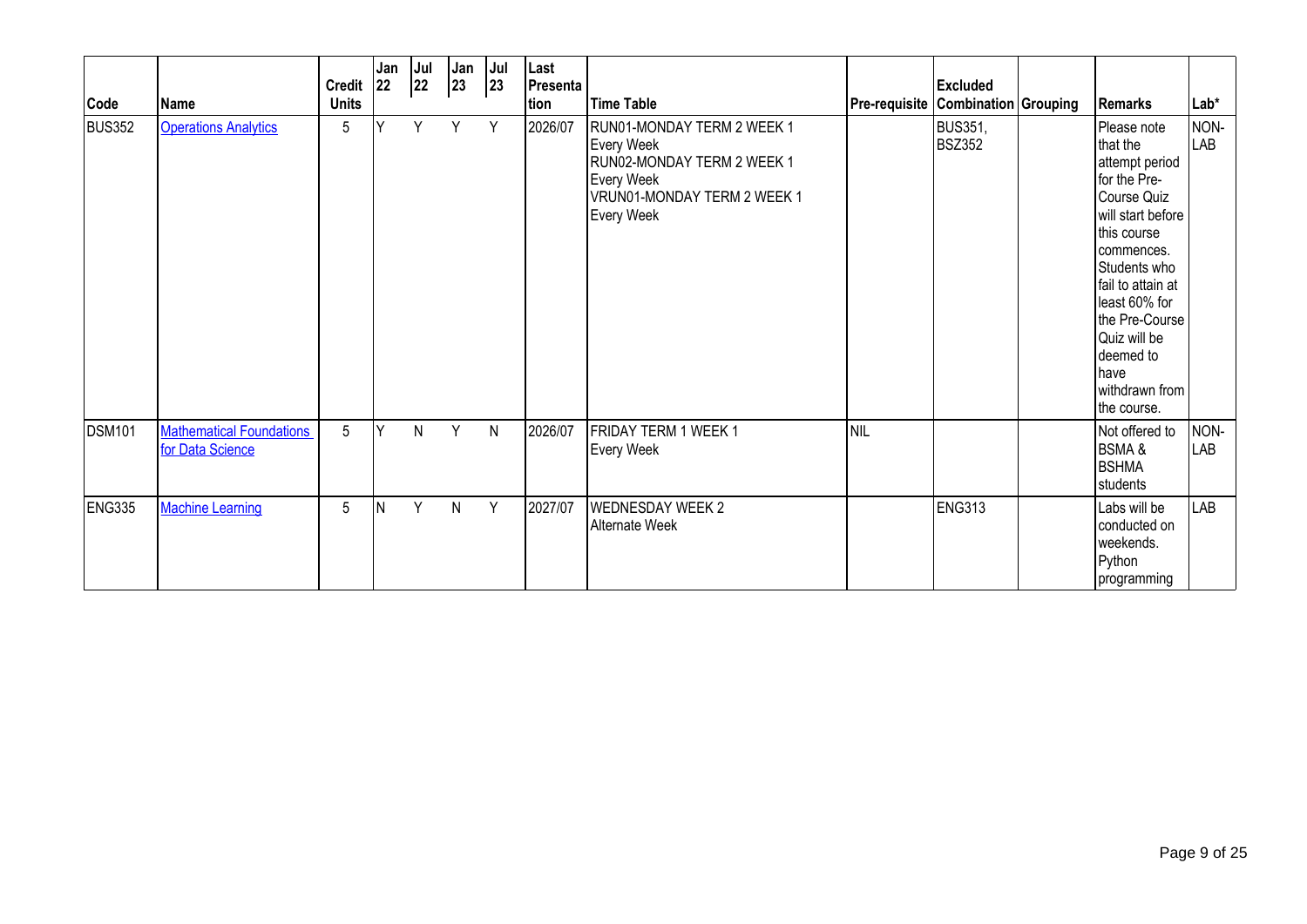|                    |                                                                                | <b>Credit</b>   | Jan<br>22 | Jul<br>22 | Jan<br>$ 23\rangle$ | $ $ Jul<br> 23 | Last<br>Presenta |                                                                                              |                                                       | <b>Excluded</b>                                              |                                                                                                                                                                                                                                                                          |                    |
|--------------------|--------------------------------------------------------------------------------|-----------------|-----------|-----------|---------------------|----------------|------------------|----------------------------------------------------------------------------------------------|-------------------------------------------------------|--------------------------------------------------------------|--------------------------------------------------------------------------------------------------------------------------------------------------------------------------------------------------------------------------------------------------------------------------|--------------------|
| Code               | Name                                                                           | <b>Units</b>    |           |           |                     |                | tion             | <b>Time Table</b>                                                                            | Pre-requisite                                         | Combination Grouping                                         | <b>I</b> Remarks                                                                                                                                                                                                                                                         | $Lab*$             |
| FIN <sub>203</sub> | <b>Essentials of Financial</b><br>Management                                   | 5               | Y         | Y         | Y                   | Y              | 2026/07          | RUN01-MONDAY TERM 2 WEEK 2<br><b>Every Week</b><br>VRUN01-MONDAY TERM 2 WEEK 2<br>Every Week |                                                       | FIN205,<br>FIN303,<br>FIN304,<br>FIN302 and<br><b>FIN309</b> | Please note<br>that the<br>attempt period<br>for the Pre-<br>Course Quiz<br>will start before<br>this course<br>commences.<br>Students who<br>fail to attain at<br>least 60% for<br>the Pre-Course<br>Quiz will be<br>deemed to<br>have<br>withdrawn from<br>the course. | NON-<br><b>LAB</b> |
| ICT <sub>264</sub> | <b>HCIA - Datacom</b>                                                          | 10              | Y         | Y         | Y                   | Y              | 2026/07          | <b>THURSDAY WEEK1</b><br><b>Every Week</b>                                                   | N/A                                                   | <b>ICT262</b>                                                |                                                                                                                                                                                                                                                                          | <b>LAB</b>         |
| ICT265e            | <b>IT Service Management</b><br><b>Fundamentals</b>                            | 5               | Y         | N         | Y                   | $\mathsf{N}$   | 2025/07          | <b>FRIDAY WEEK 1</b><br>Every Week                                                           |                                                       |                                                              | This course<br>allows you to<br>take ITİL<br>certification<br>examination                                                                                                                                                                                                | LAB                |
| ICT317e            | <b>IT Project Management</b>                                                   | 10              | Y         | Y         | $\sqrt{Y}$          | Y              | 2025/07          | <b>TUESDAY WEEK 1</b><br>Every Week                                                          |                                                       | <b>TDSZ360</b>                                               |                                                                                                                                                                                                                                                                          | NON-<br><b>LAB</b> |
| ICT335             | <b>Cloud Computing:</b><br><b>Business Case and</b><br><b>Technical Models</b> | 5               | Y         | Y         | Y                   | Y              | 2024/07          | TUESDAY TERM 1 WEEK 1<br>Every Week                                                          |                                                       |                                                              |                                                                                                                                                                                                                                                                          | LAB                |
| ICT337             | <b>Big Data Computing in the</b><br>Cloud                                      | $5\overline{)}$ | IN.       | Y         | $\overline{N}$      | Y              | 2024/07          | <b>TUESDAY TERM 2 WEEK 1</b><br><b>Every Week</b>                                            | Exposure to<br>Distributed<br>Computing<br>and Python | <b>ICT336</b>                                                | Need<br>background<br>knowledge of<br><b>ICT335</b>                                                                                                                                                                                                                      | LAB                |
| <b>ICT341</b>      | <b>Web Informatics</b><br>Programming                                          | 5               | Υ         | N         | Y                   | $\mathsf{N}$   | 2026/07          | THURSDAY TERM 1 WEEK 2                                                                       | ICT233 &<br><b>ICT239</b>                             | <b>ICT333</b>                                                |                                                                                                                                                                                                                                                                          | LAB                |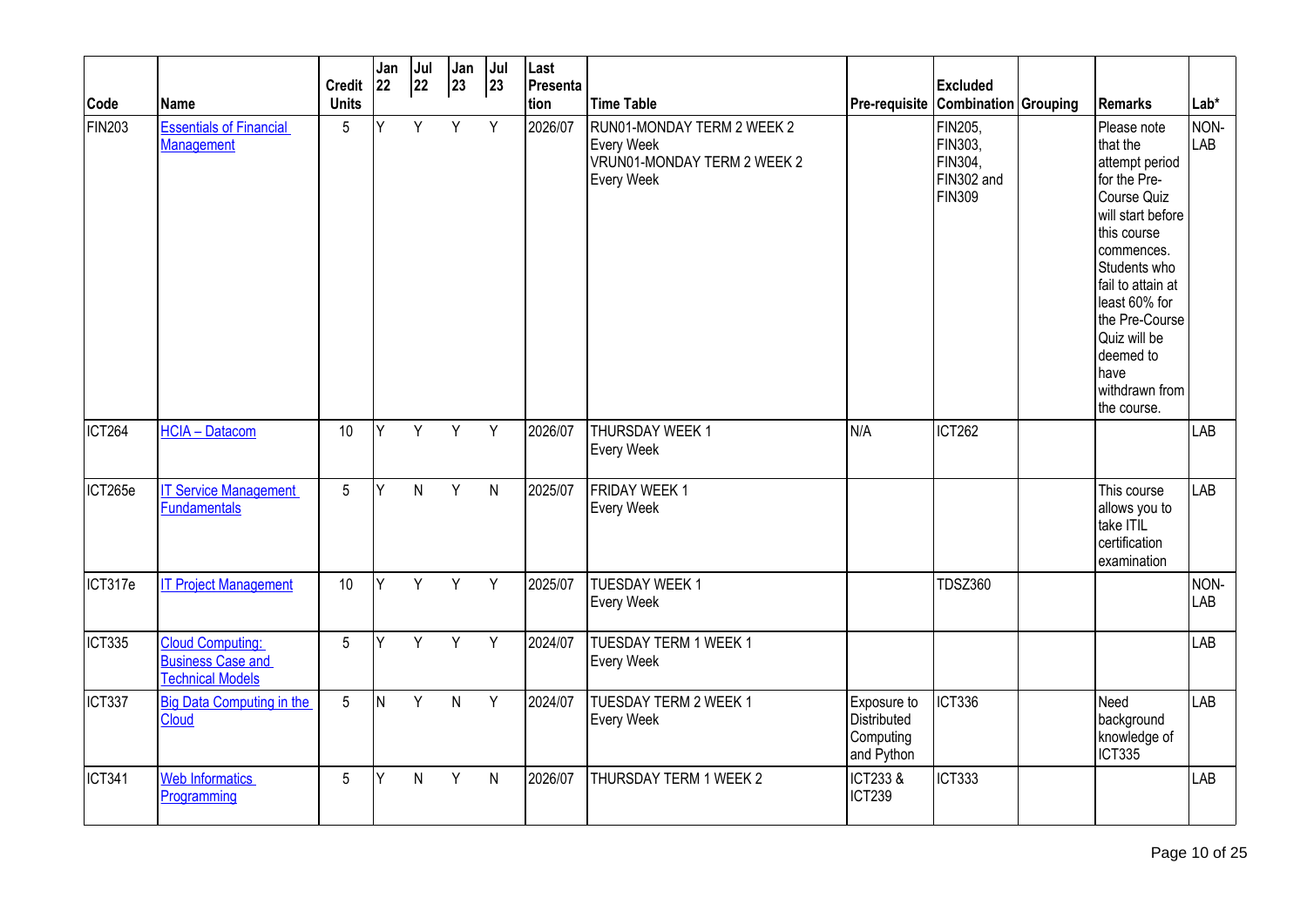|                |                                                                 | Credit 22                                | Jan        | Jul<br>22 | Jan<br>$ 23\rangle$ | Jul<br>23 | Last<br>Presenta         |                   |               | <b>Excluded</b>                                       |                                                                                        |                    |
|----------------|-----------------------------------------------------------------|------------------------------------------|------------|-----------|---------------------|-----------|--------------------------|-------------------|---------------|-------------------------------------------------------|----------------------------------------------------------------------------------------|--------------------|
| Code           | Name                                                            | <b>Units</b>                             |            |           |                     |           | tion                     | <b>Time Table</b> |               | Pre-requisite   Combination   Grouping                | <b>Remarks</b>                                                                         | $Lab*$             |
| OEL302         | <b>Overseas Experiential</b><br>Learning<br>(Shanghai/Hangzhou) | 5                                        | N          | N.        | Y                   | Y         | 2027/07                  | <b>SATURDAY</b>   |               | OEL301 or<br><b>OEL304</b>                            | Type of OEL:<br>Model<br>Practices                                                     | NON-<br><b>LAB</b> |
|                | <b>SPECIALISATION ELECTIVE - 20 cu</b>                          |                                          |            |           |                     |           |                          |                   |               |                                                       |                                                                                        |                    |
| Code           | Name                                                            | Credit 22<br><b>Units</b>                | Jan        | Jul<br>22 | Jan<br>23           | Jul<br>23 | Last<br>Presenta<br>tion | <b>Time Table</b> |               | <b>Excluded</b><br>Pre-requisite Combination Grouping | <b>Remarks</b>                                                                         | Lab*               |
| ICT370e        | <b>SAP Financials-Financial</b><br><b>Accounting</b>            | 20                                       | Y          | Y         | Y                   | Y         | 2026/07                  |                   |               | <b>ICT371</b>                                         | <b>REQUIRES</b><br><b>DOMAIN</b><br>KNOWLEDGE<br>IN FINANCE                            | <b>LAB</b>         |
| ICT372e        | <b>SAP Financials-</b><br><b>Management Accounting</b>          | 20                                       | Y          | Y         | Y                   | Y         | 2026/07                  |                   |               | <b>ICT373</b>                                         | Requires<br>background in<br>Finance                                                   | <b>LAB</b>         |
| ICT374e        | <b>SAP Procurement</b>                                          | 20                                       | Y          | Y         | Y                   | Y         | 2026/07                  |                   |               | <b>ICT375</b>                                         | Background<br>knowledge in<br>Procurement is<br>assumed                                | <b>LAB</b>         |
| ICT376e        | <b>SAP Order Fulfillment</b>                                    | 20                                       | <b>Y</b>   | Y         | Y                   | Y         | 2026/07                  |                   |               | ICT377                                                | Background<br>knowledge in<br>Order<br>Fulfillment is<br>assumed                       | <b>LAB</b>         |
| ICT378e        | <b>SAP Manufacturing</b>                                        | 20                                       | Y          | Y         | Y                   | Y         | 2026/07                  |                   |               | <b>ICT379</b>                                         | Background<br>knowledge in<br>production<br>planning in<br>manufacturing<br>is assumed | <b>LAB</b>         |
|                | ~ GENERAL ELECTIVE ~ - 10 cu                                    |                                          |            |           |                     |           |                          |                   |               |                                                       |                                                                                        |                    |
|                |                                                                 | <b>Credit</b>                            | Jan<br> 22 | Jul<br>22 | Jan<br>23           | Jul<br>23 | Last<br>Presenta         |                   |               | <b>Excluded</b>                                       |                                                                                        |                    |
| Code<br>GSP100 | Name<br><b>General Electives</b>                                | <b>Units</b><br>$\overline{\phantom{a}}$ | Y          | Y -       | Y                   | Y         | tion<br>2026/07          | <b>Time Table</b> | Pre-requisite | <b>Combination Grouping</b>                           | <b>Remarks</b>                                                                         | Lab*<br>LAB        |
|                |                                                                 |                                          |            |           |                     |           |                          |                   |               |                                                       |                                                                                        |                    |

\* Students will be required to attend classes on day of presentation as well as on weekends or all classes may be on weekends.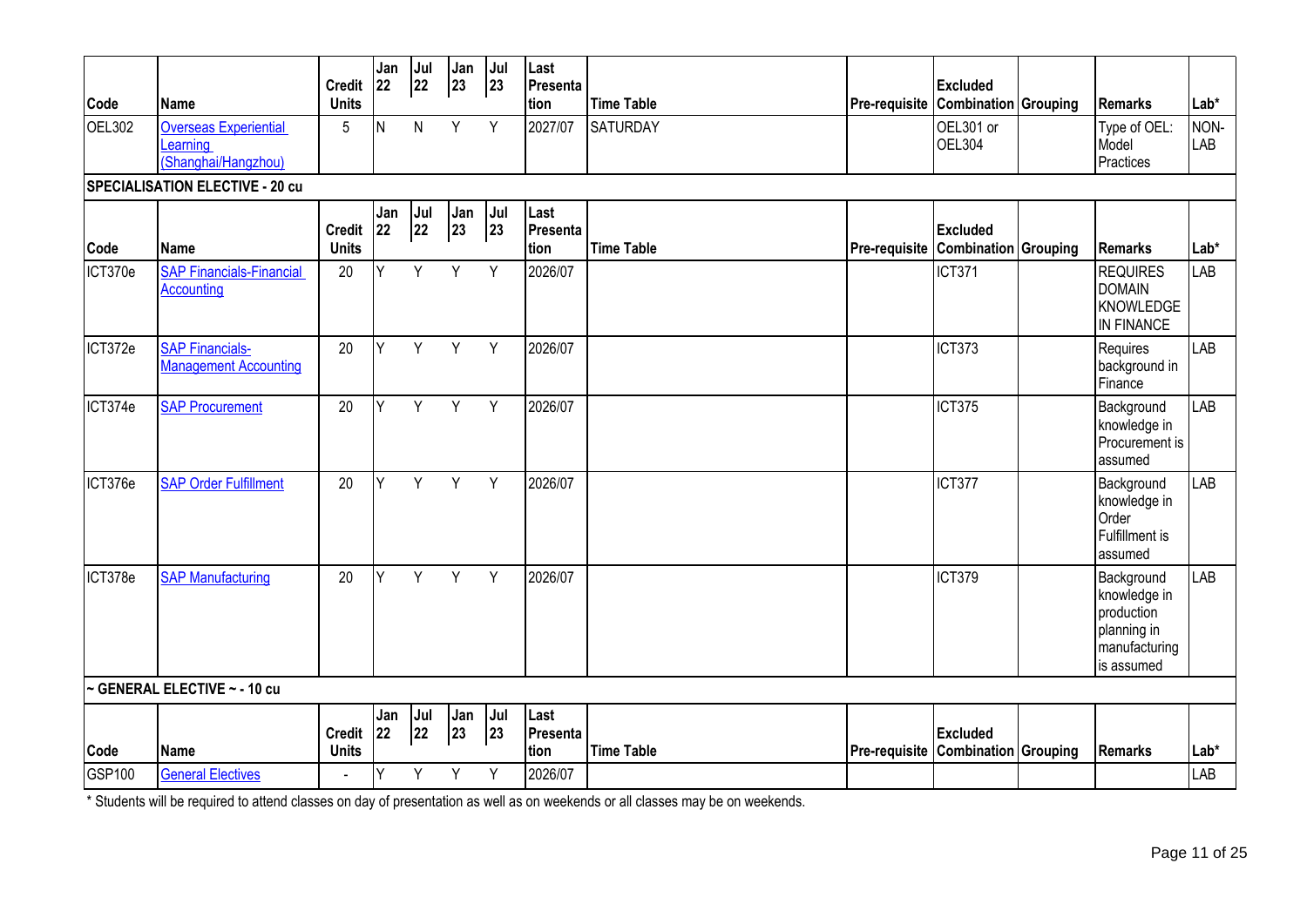## **University Core - SUSS Core Table (2019/01 Intakes onwards)**

|        | <b>SUSS Core Compulsory - 10cu</b>  |                               |           |           |           |           |                          |                                                                                                                                                                                                                                       |                                                                                                                                                                                             |
|--------|-------------------------------------|-------------------------------|-----------|-----------|-----------|-----------|--------------------------|---------------------------------------------------------------------------------------------------------------------------------------------------------------------------------------------------------------------------------------|---------------------------------------------------------------------------------------------------------------------------------------------------------------------------------------------|
| Code   | Name                                | <b>Credit</b><br><b>Units</b> | Jan<br>22 | Jul<br>22 | Jan<br>23 | Jul<br>23 | <b>Last Presentation</b> | <b>Time Table</b>                                                                                                                                                                                                                     | <b>Remarks</b>                                                                                                                                                                              |
| SCO101 | <b>Why Do Good?</b>                 | 2.50                          |           | <b>V</b>  | Y         | Y         | 2026/07                  | RUN01-MONDAY TERM<br>Every Week<br>RUN02-FRIDAY TERM<br>Every Week<br>RUN03-MONDAY TERM 1<br>Every Week<br>IRUN04-FRIDAY TERM 1<br>Every Week<br>RUN05-MONDAY TERM 2<br>Every Week<br>RUN06-WEDNESDAY TERM 2<br>Every Week            | Note: Run01 and Run02 are off<br>term classes that will start 3<br>weeks before and end 1 week<br>before the start of Term 1 in the<br>semester.                                            |
| SCO104 | <b>Globalisation and Technology</b> | 2.50                          | v         | Y         | Y         | Y         | 2026/07                  | RUN01-TUESDAY TERM<br>Every Week<br>RUN02-THURSDAY TERM<br>Every Week<br>RUN03-TUESDAY TERM 1<br>Every Week<br>RUN04-THURSDAY TERM 1<br>Every Week<br>RUN05-THURSDAY TERM 2<br>Every Week<br><b>RUNO6-FRIDAY TERM 2</b><br>Every Week | RUN01 and RUN02 are off term<br>classes that will start 3 weeks<br>before and end 1 week before the<br>start of Term 1 in the semester.<br>Excluded combination: SCO103,<br>SCO123, SCO133. |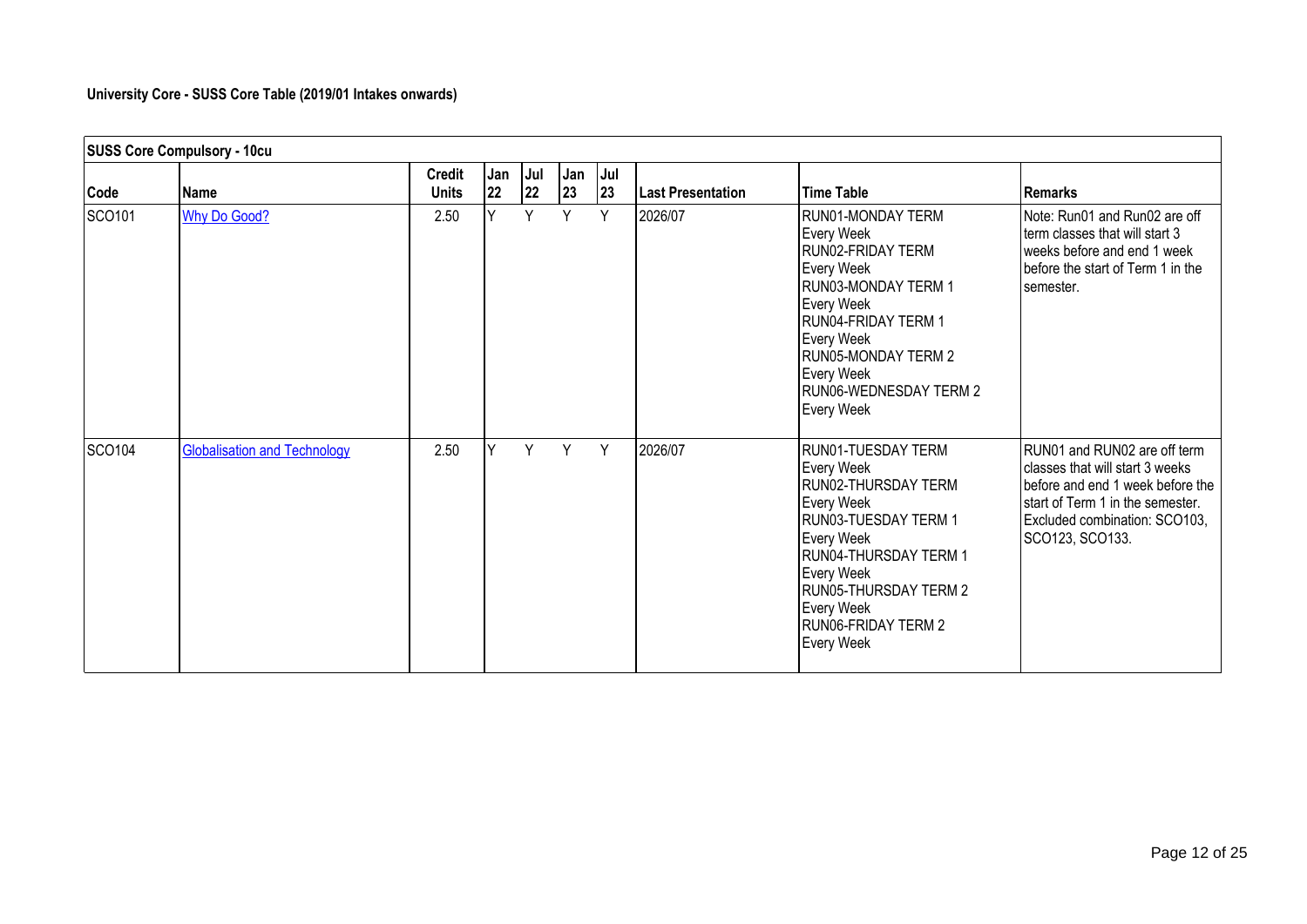| Code          | Name                              | <b>Credit</b><br><b>Units</b> | Jan<br>22 | Jul<br> 22 | Jan<br> 23 | Jul<br>23 | <b>Last Presentation</b> | <b>Time Table</b>                                                                                                                                                                                                              | l Remarks                                                                                                                                                                |
|---------------|-----------------------------------|-------------------------------|-----------|------------|------------|-----------|--------------------------|--------------------------------------------------------------------------------------------------------------------------------------------------------------------------------------------------------------------------------|--------------------------------------------------------------------------------------------------------------------------------------------------------------------------|
| SCO105        | <b>Transforming Work</b>          | 2.50                          | Y         | Υ          | Y          | Y         | 2026/07                  | RUN01-MONDAY TERM<br>Every Week<br>RUN02-THURSDAY TERM<br>Every Week<br>RUN03-WEDNESDAY TERM 1<br>Every Week<br>RUN04-FRIDAY TERM 1<br>Every Week<br>RUN05-TUESDAY TERM 2<br>Every Week<br>RUN06-THURSDAY TERM 2<br>Every Week | RUN01 and RUN02 are off term<br>classes that will start 3 weeks<br>before and end 1 week before the<br>start of Term 1 in the semester.<br>Excluded combination: SCO113. |
| <b>SCO107</b> | <b>Challenging Sustainability</b> | 2.50                          | ٧         | Υ          | Y          | Y         | 2026/07                  | RUN01-TUESDAY TERM<br>Every Week<br>RUN02-FRIDAY TERM<br>Every Week<br>RUN03-TUESDAY TERM 1<br>Every Week<br>RUN04-THURSDAY TERM 1<br>Every Week<br>RUN05-WEDNESDAY TERM 2<br>Every Week<br>RUN06-FRIDAY TERM 2<br>Every Week  | RUN01 and RUN02 are off term<br>classes that will start 3 weeks<br>before and end 1 week before the<br>start of Term 1 in the semester.<br>Excluded combination: SCO201. |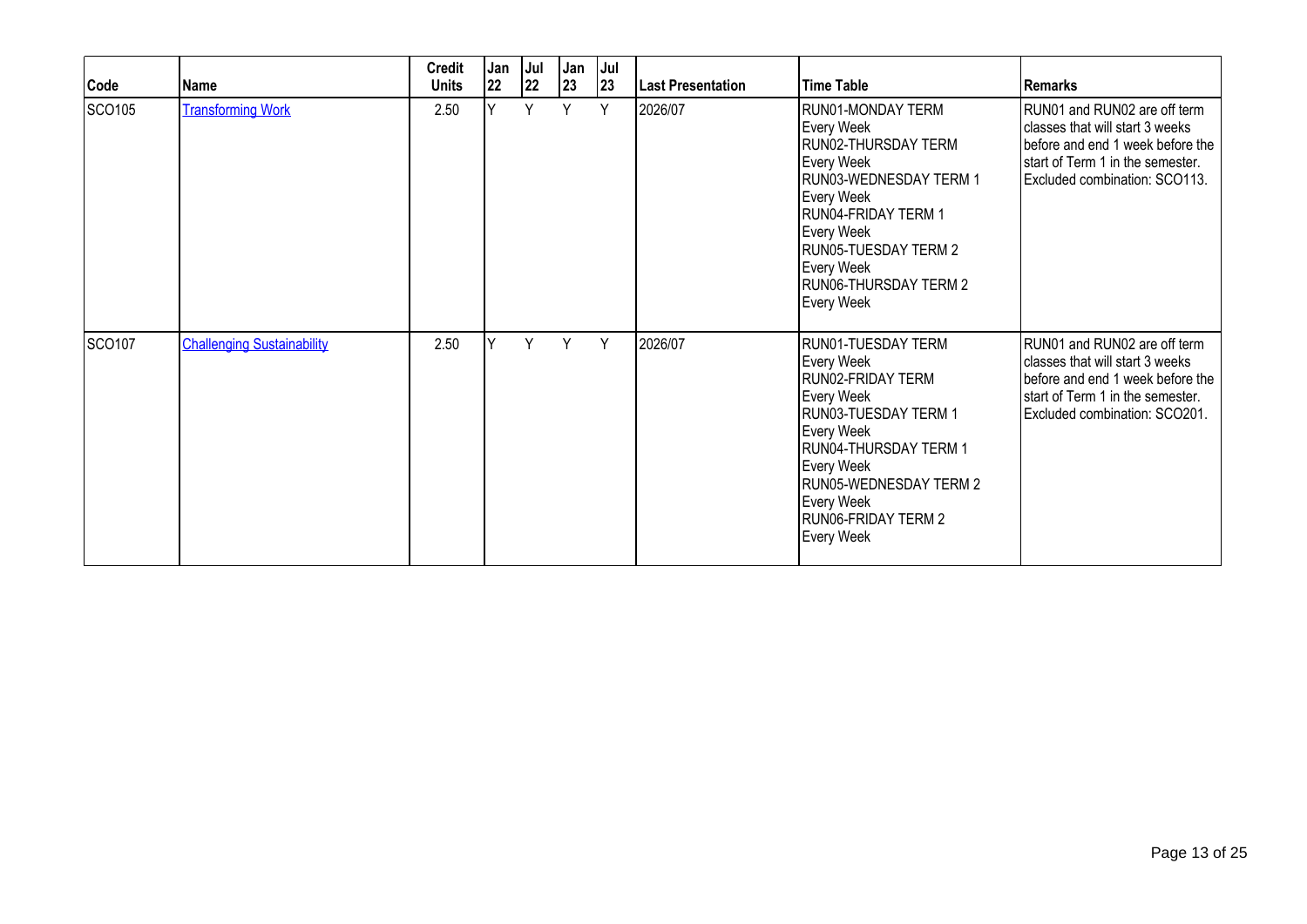## **University Core - UCore Table (up to 2018/07 Intakes)**

A separate timetable will be issued

UCore Requirements

You have to complete a total of 10cu of UCore courses, including Essential Academic Writing Skills. You must complete at least one course from each of the 3 baskets.

Assessment

Assessment is conducted in class, online, via take-home assignments or final examination, depending on the course that you take. Each UCore course counts towards your CGPA and will be reflected in your academic transcript.

#### **BASKET 1 (COMMUNICATION) - Minimum 2.5cu** COR160 is retired and replaced with GSP160 from Jan 2022 semester. COR173e is conducted in Mandarin.

| Code               | Name                                     | <b>Credit</b><br><b>Units</b> | Jan<br> 22 | Jul<br> 22   | Jan<br> 23 | Jul<br>23 | Last Presentation | <b>Time Table</b>                            | l Remarks                                                                                                                                                                                                                                                                                                   |
|--------------------|------------------------------------------|-------------------------------|------------|--------------|------------|-----------|-------------------|----------------------------------------------|-------------------------------------------------------------------------------------------------------------------------------------------------------------------------------------------------------------------------------------------------------------------------------------------------------------|
| COR <sub>160</sub> | <b>Essential Academic Writing Skills</b> | 2.50                          |            | $\mathsf{N}$ | N          | N         | 2021/07           | <b>SATURDAY</b><br>Every Week                | Wef Jan 2022, GSP160 will be<br>replacing COR160. Students who<br>have not completed COR160 will<br>have to read GSP160, it is<br>Compulsory as a graduation<br>requirement.                                                                                                                                |
| COR <sub>161</sub> | <b>Presenting with Confidence</b>        | 2.50                          |            | N            | N          | N         | 2022/01           | <b>SATURDAY WEEK 2</b><br><b>Every Week</b>  | Attendance is compulsory.                                                                                                                                                                                                                                                                                   |
| COR173e            | <b>Business Chinese</b>                  | 2.50                          |            | N            | N          | N         | 2019/01           | <b>SATURDAY</b><br>Every Week                | Exclusion - BACLS, BACLE,<br>BECCE and BATI. Excluded<br>combination: CDO161.                                                                                                                                                                                                                               |
| GSP160             | <b>Writing for Academic Purposes</b>     | 2.50                          |            | ٧            | Y          | Y         | 2026/07           | <b>WEDNESDAY TERM 2 WEEK 1</b><br>Every Week | Students enrolled before January<br>2019 semester are required to<br>complete COR160 as part of their<br>UCore requirement for graduation.<br>With the retirement of COR160,<br>students who have not completed<br>COR160 must register for<br>GSP160 as part of their UCore<br>requirement for graduation. |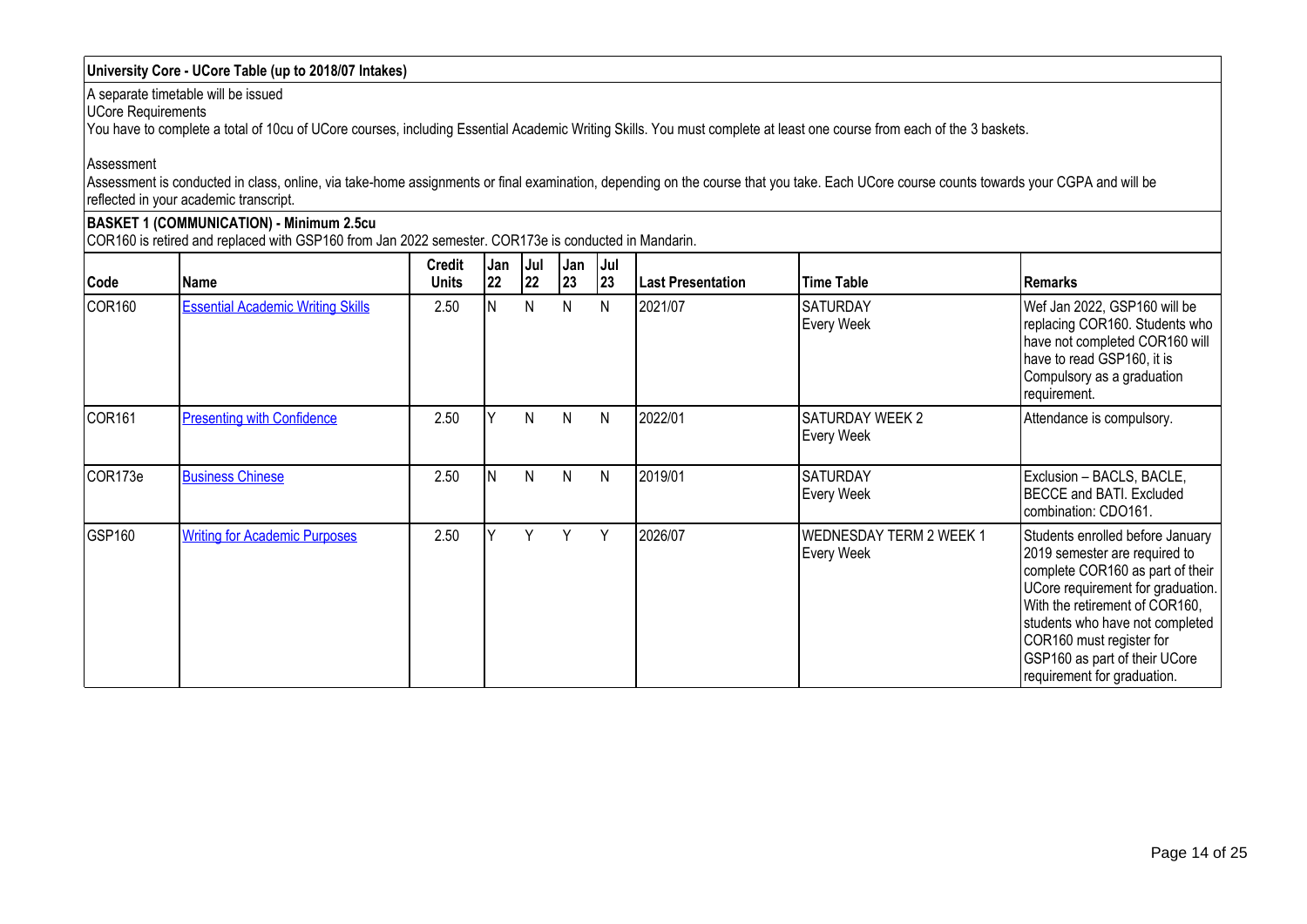## **University Core - UCore Table (up to 2018/07 Intakes)**

A separate timetable will be issued

UCore Requirements

You have to complete a total of 10cu of UCore courses, including Essential Academic Writing Skills. You must complete at least one course from each of the 3 baskets.

Assessment

Assessment is conducted in class, online, via take-home assignments or final examination, depending on the course that you take. Each UCore course counts towards your CGPA and will be reflected in your academic transcript.

### **BASKET 2 (SKILLS) - Minimum 2.5cu**

COR169 & COR171: Compulsory courses required by MOM for WSH Officer registration.

| Code               | <b>Name</b>                            | <b>Credit</b><br><b>Units</b> | Jan<br>22 | Jul<br> 22   | Jan<br>23    | Jul<br>23 | Last Presentation | <b>Time Table</b>                                                   | <b>Remarks</b>                                                                                                                                                                                                                                                 |
|--------------------|----------------------------------------|-------------------------------|-----------|--------------|--------------|-----------|-------------------|---------------------------------------------------------------------|----------------------------------------------------------------------------------------------------------------------------------------------------------------------------------------------------------------------------------------------------------------|
| COR <sub>163</sub> | <b>Executive Action Learning</b>       | 2.50                          | IN.       | N            | N            | N         | 2020/07           | ISATURDAY<br>Every Week                                             | Students have THREE attempts<br>for Pre-Class Quiz and are<br>required to achieve a minimum<br>grade of 60%; otherwise, they will<br>be deemed WITHDRAWN from<br>Ithe course. Attendance is<br>COMPULSORY.                                                     |
| COR165e            | <b>Thinking Critically</b>             | 2.50                          | ΙN        | N            | N            | N         | 2024/07           | <b>SATURDAY</b><br>Every Week                                       | Students must complete a Pre-<br>Class Quiz (with THREE<br>attempts) and achieve a minimum<br>grade of 60% or they will be<br>deemed Withdrawn at the end of<br>the course. Excluded<br>Combination: COR203/SCO111.                                            |
| COR167e            | <b>Managing Your Personal Finances</b> | 2.50                          |           | $\mathsf{N}$ | N            | N         | 2022/01           | RUN01-SATURDAY<br>Every Week<br>RUN02-SATURDAY<br><b>Every Week</b> | Students must complete a Pre-<br>Class Quiz (with THREE<br>attempts) and achieve a minimum<br>grade of 60% or they will be<br>deemed as withdrawn at the end<br><b>l</b> of the course.                                                                        |
| COR169e            | Lead and Influence                     | 2.50                          |           | N            | $\mathsf{N}$ | N         | 2019/01           | <b>SATURDAY</b><br>Every Week                                       | COR169 is replaced by OST161.<br>Students will complete an online<br>quiz during Students must<br>complete a Pre-Class Quiz (with<br>THREE attempts) and achieve a<br>minimum grade of 60% or they will<br>be deemed as withdrawn at the<br>lend of the course |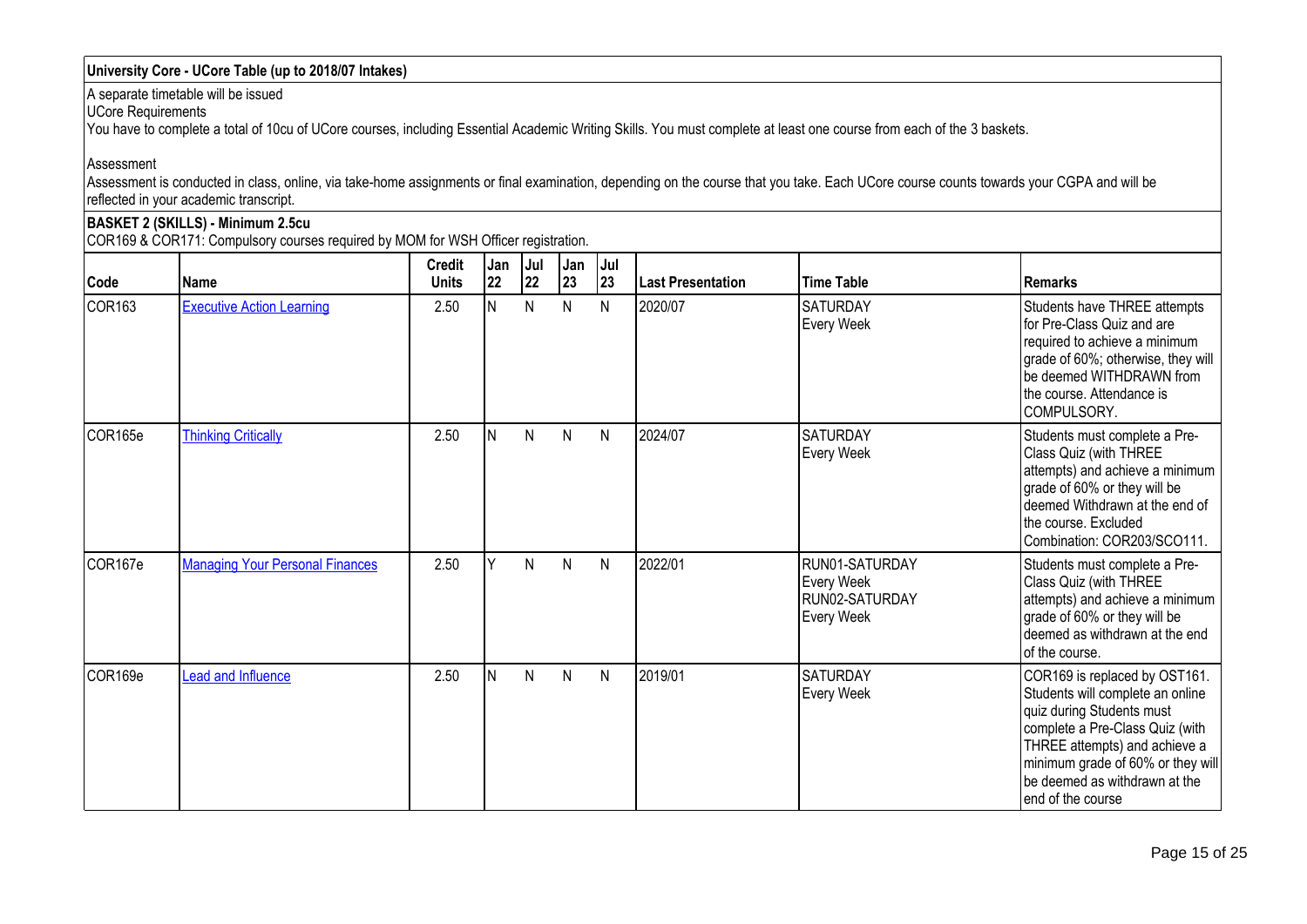| Code                | Name                                                     | <b>Credit</b><br><b>Units</b> | Jan<br>22 | Jul<br>22    | Jan<br>23 | Jul<br> 23   | <b>Last Presentation</b> | <b>Time Table</b>                                                                      | <b>Remarks</b>                                                                                                                                                                                                                                                                                                                       |
|---------------------|----------------------------------------------------------|-------------------------------|-----------|--------------|-----------|--------------|--------------------------|----------------------------------------------------------------------------------------|--------------------------------------------------------------------------------------------------------------------------------------------------------------------------------------------------------------------------------------------------------------------------------------------------------------------------------------|
| COR <sub>171</sub>  | <b>Negotiation and Relationship</b><br><b>Management</b> | 2.50                          | Ÿ         | $\mathsf{N}$ | N         | $\mathsf{N}$ | 2022/01                  | <b>SATURDAY</b><br>Every Week                                                          | <b>Excluded Combination: HRM321</b>                                                                                                                                                                                                                                                                                                  |
| COR <sub>175</sub>  | <b>Design Thinking for Innovation</b>                    | 5                             | IN.       | N            | N         | N            | 2024/07                  | <b>SATURDAY</b><br>Every Week                                                          | Students have THREE attempts<br>for Pre-Class Quiz which required<br>to achieve a minimum grade of<br>60% and all assessments are<br>compulsory; 75% COMPULSORY<br>attendance includes the graded<br>group presentation which<br>assessed during the 6th seminar.<br>Otherwise, students will be<br>deemed WITHDRAWN from<br>course. |
| COR <sub>201e</sub> | <b>Reflection and ePortfolio</b>                         | 2.50                          | IN.       | N            | N         | $\mathsf{N}$ | 2019/01                  | <b>SATURDAY</b><br>Every Week                                                          | Students must complete a Pre-<br>Class Quiz (with THREE<br>attempts) and achieve a minimum<br>grade of 60% or they will be<br>deemed as withdrawn at the end<br>of the course                                                                                                                                                        |
| COR <sub>203</sub>  | <b>Critical, Creative and Systems Thinking</b>           | 2.50                          | IN.       | N            | N         | N            | 2024/07                  | SATURDAY<br>Every Week                                                                 | Students must complete a Pre-<br>Class Quiz (with THREE<br>attempts) and achieve a minimum<br>grade of 60% or they will be<br>deemed Withdrawn at the end of<br>the course. Attendance is<br>compulsary. Excluded<br>Combination: COR165                                                                                             |
| GSP100              | <b>General Electives</b>                                 | ä,                            | lΥ        | Y            | Y         | Y            | 2026/07                  |                                                                                        |                                                                                                                                                                                                                                                                                                                                      |
| GSP188e             | <b>LEADING IN AN AGE OF</b><br><b>DISRUPTION</b>         | 2.50                          | v         | Y            | Y         | Y            | 2026/07                  | RUN01-TUESDAY TERM 2 WEEK 1<br>Every Week<br>RUN02-TUESDAY TERM 2 WEEK 1<br>Every Week | Students must complete a Pre-<br>Class Quiz (with THREE<br>attempts) and achieve a minimum<br>grade of 60% or they will be<br>deemed as withdrawn at the end<br>of the course. Attendance is<br>compulsory.                                                                                                                          |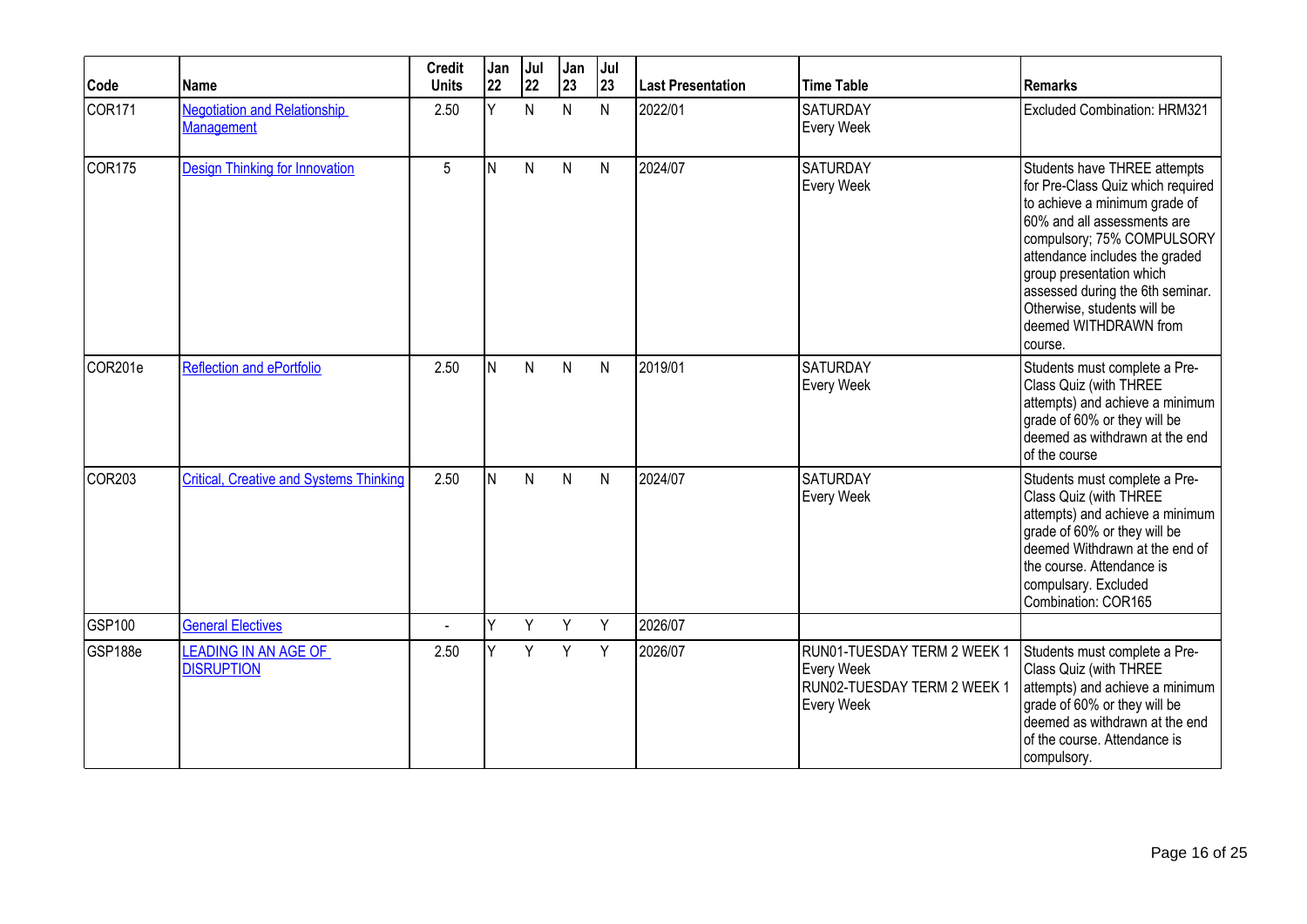| Code               | l Name                                                | <b>Credit</b><br>Units | Jan<br> 22 | Jul<br> 22 | <b>Jan</b><br> 23 | $ J$ ul<br> 23 | l Last Presentation | Time Table | <b>IRemarks</b>                                                                                                                                                                                                                                    |
|--------------------|-------------------------------------------------------|------------------------|------------|------------|-------------------|----------------|---------------------|------------|----------------------------------------------------------------------------------------------------------------------------------------------------------------------------------------------------------------------------------------------------|
| GSP303             | <b>SUSS Entrepreneurship Bootcamp</b>                 | 5                      |            | N          | N                 | N              | 2024/07             |            | This is an inter-semester course<br>I which its F2F sessions are<br>scheduled from June to July. All<br>assessments are compulsory.<br>Minimum of 75% attendance is<br>required. Otherwise, students will<br>be deemed to WITHDRAW from<br>course. |
|                    | University Core - UCore Table (up to 2018/07 Intakes) |                        |            |            |                   |                |                     |            |                                                                                                                                                                                                                                                    |
| UCore Requirements | A separate timetable will be issued                   |                        |            |            |                   |                |                     |            |                                                                                                                                                                                                                                                    |

You have to complete a total of 10cu of UCore courses, including Essential Academic Writing Skills. You must complete at least one course from each of the 3 baskets.

#### Assessment

Assessment is conducted in class, online, via take-home assignments or final examination, depending on the course that you take. Each UCore course counts towards your CGPA and will be reflected in your academic transcript.

#### **BASKET 3 (THE WORLD AND I) - Minimum 2.5cu** CLC001, CLC002 & CLC003 are all conducted in Mandarin.

| Code          | <b>Name</b>                          | <b>Credit</b><br><b>Units</b> | Jan<br>22 | Jul<br> 22   | <b>Jan</b><br> 23 | <b>Jul</b><br> 23 | <b>Last Presentation</b> | <b>Time Table</b>                                                                                                                        | l Remarks                                                                                                                                                                                                                                  |
|---------------|--------------------------------------|-------------------------------|-----------|--------------|-------------------|-------------------|--------------------------|------------------------------------------------------------------------------------------------------------------------------------------|--------------------------------------------------------------------------------------------------------------------------------------------------------------------------------------------------------------------------------------------|
| ANL203        | <b>Analytics for Decision-Making</b> | 5                             |           | $\checkmark$ | $\vee$            | Y                 | 2027/07                  | RUN01-FRIDAY TERM 1 WEEK 2<br>Every Week<br>RUN02-FRIDAY TERM 1 WEEK 2<br>Every Week<br>VRUN01-FRIDAY TERM 1 WEEK 2<br><b>Every Week</b> |                                                                                                                                                                                                                                            |
| <b>BUS366</b> | <b>Lean Six Sigma</b>                | 5                             | N.        | Υ            | N.                | Y                 | 2026/07                  | RUN01-TUESDAY TERM 1 WEEK 2<br>Every Week<br>RUN02-TUESDAY TERM 1 WEEK 2<br>Every Week                                                   | Please note that the attempt<br>period for the Pre-Course Quiz will<br>start before this course<br>commences. Students who fail to<br>attain at least 60% for the Pre-<br>Course Quiz will be deemed to<br>have withdrawn from the course. |
| CCS101e       | The Making of Modern China           | 5                             |           | Y            | N.                | Υ                 | 2027/07                  | MONDAY TERM 1 WEEK 1<br>Every Week                                                                                                       | The course is conducted in<br><b>ENGLISH</b>                                                                                                                                                                                               |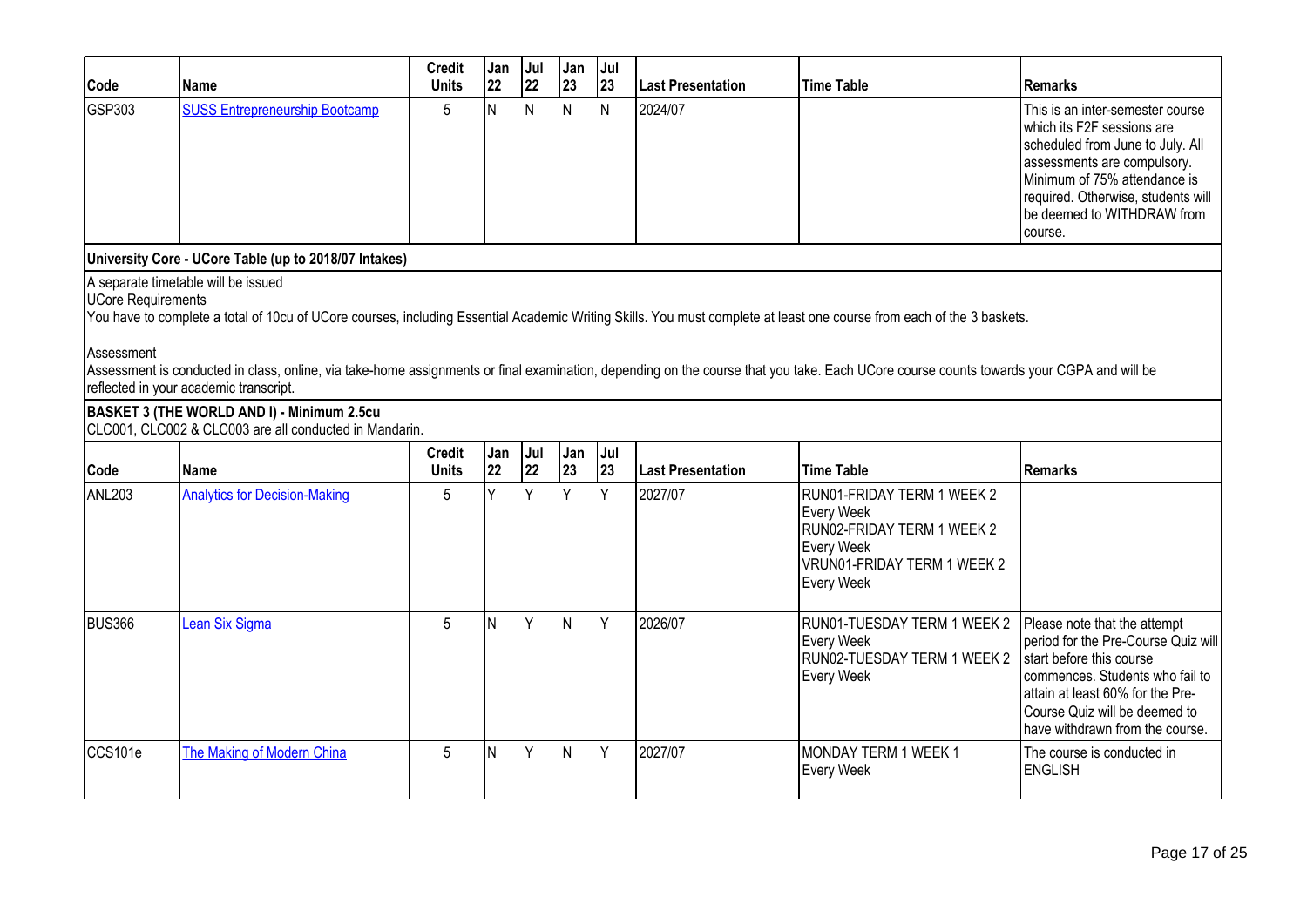| Code    | Name                                                                 | <b>Credit</b><br><b>Units</b> | Jan<br> 22 | Jul<br>22    | Jan<br>23    | Jul<br>23    | Last Presentation | <b>Time Table</b>                                                                          | <b>Remarks</b>                                                                                                                                                                                                                                                    |
|---------|----------------------------------------------------------------------|-------------------------------|------------|--------------|--------------|--------------|-------------------|--------------------------------------------------------------------------------------------|-------------------------------------------------------------------------------------------------------------------------------------------------------------------------------------------------------------------------------------------------------------------|
| CCS102e | <b>Government and Politics in China</b>                              | 5 <sup>5</sup>                | IN.        | Y            | N            | Y            | 2026/07           | <b>TUESDAY TERM 2 WEEK 1</b><br>Every Week                                                 | The course is conducted in<br><b>ENGLISH</b>                                                                                                                                                                                                                      |
| CCS103e | <b>Chinese Economy in Transformation</b>                             | 5                             | lY.        | $\mathsf{N}$ | Y            | $\mathsf{N}$ | 2026/07           | <b>WEDNESDAY TERM 1 WEEK 1</b><br>Every Week                                               | The course is conducted in<br><b>ENGLISH</b>                                                                                                                                                                                                                      |
| CCS104e | <b>Chinese Society in Transition</b>                                 | 5                             | İΥ         | N            | Y            | N            | 2026/07           | RUN01-THURSDAY TERM 2 WEEK<br>Every Week<br>RUN02-THURSDAY TERM 2 WEEK<br>-6<br>Every Week | The course is conducted in<br><b>ENGLISH</b>                                                                                                                                                                                                                      |
| CLC001  | Introduction to Confucius Thought (儒<br>家思想概论)                       | 5                             | IN.        | N            | $\mathsf{N}$ | $\mathsf{N}$ | 2021/01           | <b>SATURDAY</b><br>Every Week                                                              | (1) 由于大学调整通选课,<br>CLC001将退出系统。2021年1<br>月学期只供补考,无面授上<br>课。请留意这一重要变<br>化。如果在2020年7月学期结<br>東前还未完<br>成CLC001的BACLS、BECCE同<br>学,将选修新的大学通选<br>课SCO121、SCO123和SCO221<br>。(2)从2019年1月学期入<br>学BACLS新生开始,将选<br>修SCO121、SCO123、SCO221<br>三科新大学中文通选课。具<br>体内容请参见网络介绍和链<br>接。 |
| CLC002  | <b>Chinese Calligraphy &amp; Painting</b><br>Appreciation (中国书画艺术鉴赏) | 5                             | IN.        | $\mathsf{N}$ | $\mathsf{N}$ | N            | 2021/01           | <b>SATURDAY</b><br>Every Week                                                              | 1) 从2021年7月学期开<br>始,CLC002将会退出系<br>统,此课的最后一次开课是<br>)3, 1年1月学期 - 抓紧在2021<br>年1月的机会修读此课。如果<br>在2021年1月学期还未完<br>成CLC002的同学,将选修新<br>的大学中文通选<br>课SCO121、SCO123、SCO221<br>。2) 从2019年1月学期入<br>学BACLS新生开始,将选<br>修SCO121、SCO123、SCO221<br>大学中文通选课。具体内容<br>请参见网络介绍和链接。      |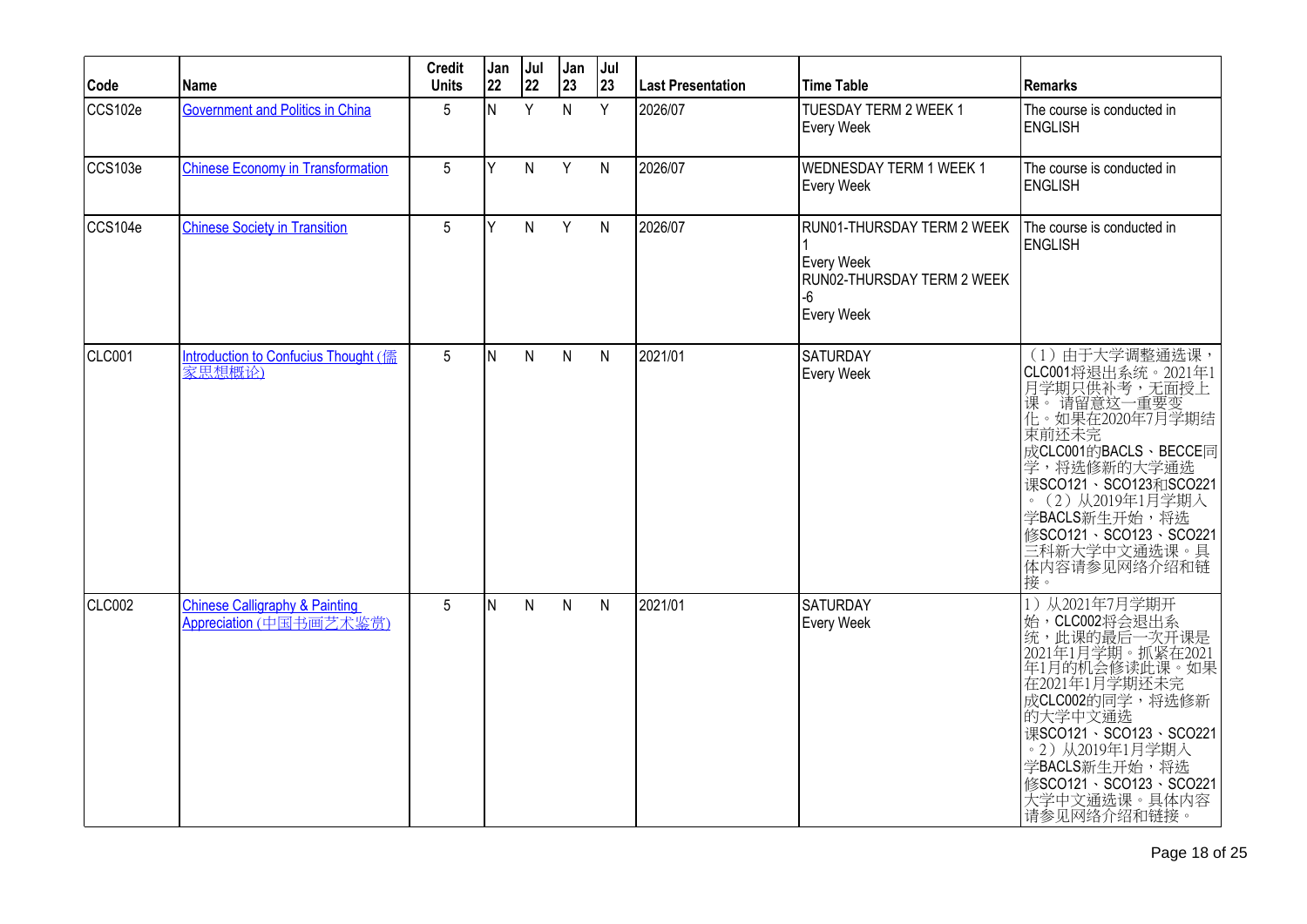| Code          | <b>Name</b>                                                                        | <b>Credit</b><br><b>Units</b> | Jan<br>22 | Jul<br>22 | Jan<br>23    | Jul<br>23    | <b>Last Presentation</b> | <b>Time Table</b>                            | <b>Remarks</b>                                                                                                                                                                                                                                                 |
|---------------|------------------------------------------------------------------------------------|-------------------------------|-----------|-----------|--------------|--------------|--------------------------|----------------------------------------------|----------------------------------------------------------------------------------------------------------------------------------------------------------------------------------------------------------------------------------------------------------------|
| <b>CLC003</b> | Introduction to Communication (传播<br>学导论)                                          | 5                             | N         | N         | $\mathsf{N}$ | N            | 2021/01                  | <b>SATURDAY</b><br>Every Week                | 从2021年7月学期开<br>1)<br>始, CLC003将会退出系<br>统, 此课的最后一次开课是<br>2021年1月学期。请同学留意<br>这一重要变化。抓紧在2021<br>年1月的机会修读此课。如果<br>不修读, 必须选修新的大学<br>中文通选<br>课SCO121、SCO123、SCO221<br>· 2) 从2019年1月学期入<br>学BACLS新生开始,将选<br>修SCO121、SCO123、SCO221<br>,<br>大学中文通选课。具体内容<br>请参见网络介绍和链接。 |
| <b>FLM101</b> | <b>Introduction to Film Studies</b>                                                | 5                             | Y         | Y         | Y            | Y            | 2026/07                  | <b>WEDNESDAY TERM 1 WEEK 1</b><br>Every Week | Final exam will be conducted via<br>e-exam mode.                                                                                                                                                                                                               |
| <b>FLM201</b> | Film Genre: Understanding Types of<br>Film                                         | 5                             | Y         | Y         | Y            | Y            | 2026/07                  | THURSDAY TERM 1 WEEK 1<br>Every Week         |                                                                                                                                                                                                                                                                |
| FLM251        | <b>Introduction to Animated Film</b>                                               | 5                             | Υ         | N         | Y            | $\mathsf{N}$ | 2025/07                  | MONDAY TERM 1 WEEK 1<br>Every Week           |                                                                                                                                                                                                                                                                |
| <b>GSP151</b> | <b>Introduction to Chinese Ceramics: New</b><br><b>Stone Age to Five Dynasties</b> | 5                             | IN.       | N         | $\mathsf{N}$ | $\mathsf{N}$ | 2020/07                  |                                              |                                                                                                                                                                                                                                                                |
| GSP153        | <b>Art Appreciation</b>                                                            | 5                             | Y         | Y         | Y            | Y            | 2027/07                  | <b>THURSDAY</b><br>Every Week                | 75% compulsory attendance<br>required. All lessons are<br>conducted at NAFA on Thursday.<br>Multiple runs.                                                                                                                                                     |
| <b>GSP155</b> | <b>Music Appreciation</b>                                                          | 5                             | Y         | Y         | Y            | Y            | 2027/07                  | MONDAY<br>Every Week                         | 75% compulsory attendance<br>required. All lessons are<br>conducted at NAFA. Multiple runs                                                                                                                                                                     |
| <b>GSP157</b> | <b>Western Painting (Oil)</b>                                                      | 5                             | Y         | Y         | Y            | Y            | 2027/07                  | <b>WEDNESDAY</b><br><b>Every Week</b>        | 75% compulsory attendance<br>required. All lessons are<br>conducted at NAFA on<br>Wednesday. Multiple runs.                                                                                                                                                    |
| <b>GSP159</b> | <b>Basic Principles and Practice of</b><br><b>Traditional Chinese Medicine</b>     | 5                             | N         | N         | N            | N            | 2019/07                  |                                              |                                                                                                                                                                                                                                                                |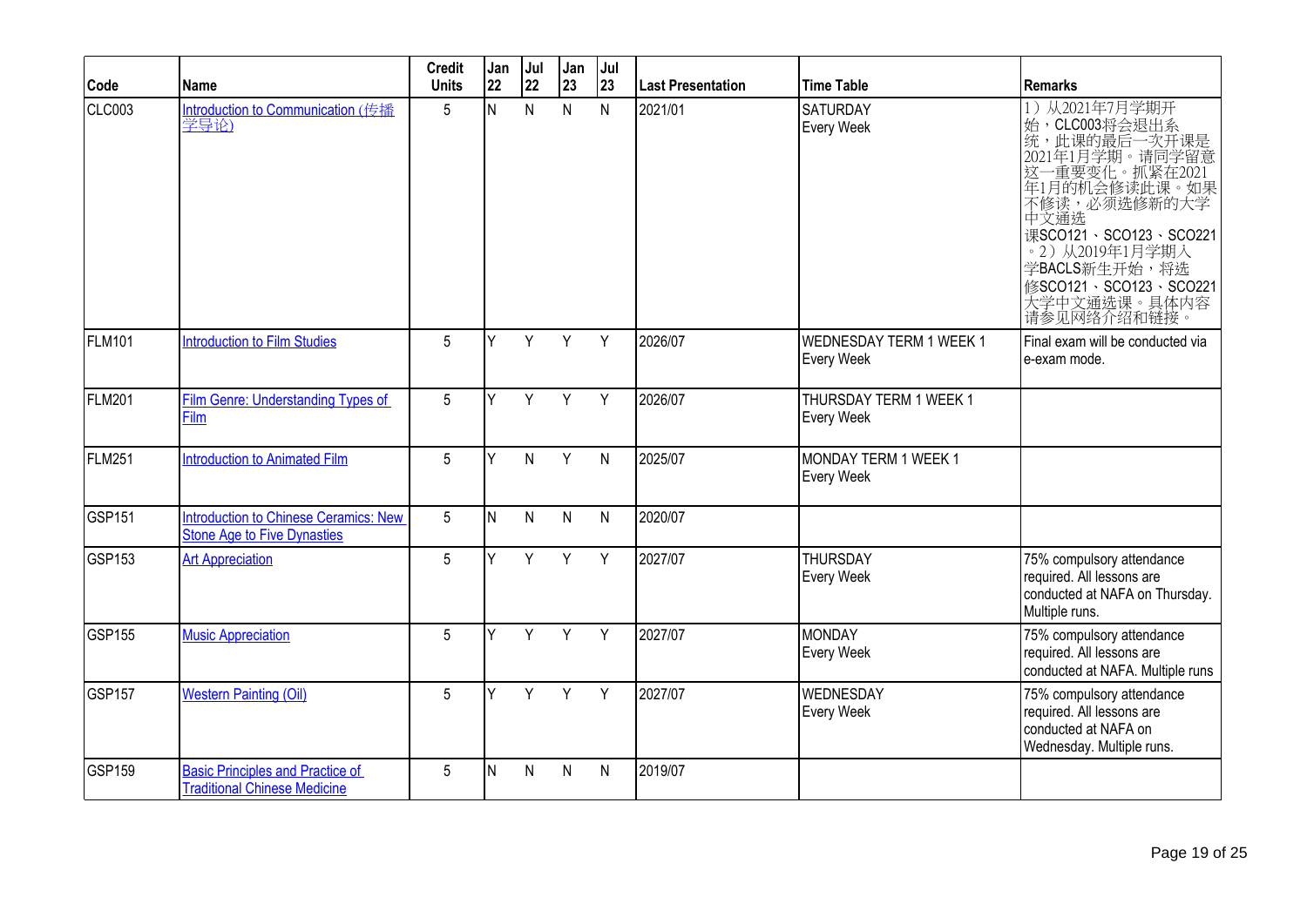| Code          | Name                                                             | <b>Credit</b><br><b>Units</b> | Jan<br>22 | Jul<br>22 | Jan<br>23    | Jul<br> 23 | <b>Last Presentation</b> | <b>Time Table</b>                                                                           | Remarks                                                                                                                                                                                                         |
|---------------|------------------------------------------------------------------|-------------------------------|-----------|-----------|--------------|------------|--------------------------|---------------------------------------------------------------------------------------------|-----------------------------------------------------------------------------------------------------------------------------------------------------------------------------------------------------------------|
| GSP163e       | <b>Introduction to Critical Media Literacy</b>                   | 2.50                          | Y         | Y         | Y            | Y          | 2024/07                  | RUN01-TUESDAY TERM 1 WEEK 1<br>Every Week<br>RUN02-TUESDAY TERM 1 WEEK 1<br>Every Week      | Students must complete a Pre-<br>Class Quiz (with THREE<br>attempts) and achieve a minimum<br>grade of 60% or they will deemed<br>to be withdrawn at the end of the<br>course.                                  |
| <b>GSP165</b> | The Law and You                                                  | 2.50                          | Y         | Y         | Y            | Y          | 2024/07                  | RUN01-FRIDAY TERM 1 WEEK 1<br>Every Week<br>RUN02-FRIDAY TERM 1 WEEK 1<br>Every Week        | Students have THREE attempts<br>for Pre-Class Quiz and are<br>required to achieve a minimum<br>grade of 60%; otherwise, they will<br>be deemed WITHDRAWN from<br>the course.                                    |
| GSP167e       | <b>Appreciating Literature</b>                                   | 2.50                          | IN.       | N         | $\mathsf{N}$ | N          | 2014/07                  |                                                                                             |                                                                                                                                                                                                                 |
| GSP169e       | Religion in the Modern World                                     | 2.50                          | Y         | Y         | Y            | Y          | 2025/07                  | RUN01-FRIDAY TERM 2 WEEK 1<br>Every Week<br>RUN02-FRIDAY TERM 2 WEEK 1<br><b>Every Week</b> | Students must complete a Pre-<br>Class Quiz (with THREE<br>attempts) and achieve a minimum<br>grade of 60% or they will deemed<br>to be withdrawn at the end of the<br>course. Excluded Combination:<br>SSC251. |
| GSP171e       | <b>Fundamentals of Intellectual Property</b><br>Law in Singapore | 2.50                          | v         | Y         | Y            | Y          | 2024/07                  | <b>WEDNESDAY TERM 1 WEEK 1</b><br><b>Every Week</b>                                         | Students have THREE attempts<br>for Pre-Class Quiz and are<br>required to achieve a minimum<br>grade of 60%; otherwise, they will<br>be deemed WITHDRAWN from<br>the course.                                    |
| <b>GSP173</b> | <b>Elements of Conveyancing Practice</b>                         | 5                             | ΙN        | N         | N            | N          | 2020/01                  | FRIDAY TERM 2 WEEK 1<br>Every Week                                                          |                                                                                                                                                                                                                 |
| GSP175e       | <b>Technology and World Change</b>                               | 2.50                          | IN.       | N         | N            | N          | 2019/01                  | <b>WEDNESDAY TERM 2 WEEK 1</b><br>Every Week                                                | Students must complete a Pre-<br>Class Quiz (with THREE<br>attempts) and achieve a minimum<br>grade of 60% or they will deemed<br>to be withdrawn at the end of the<br>Icourse.                                 |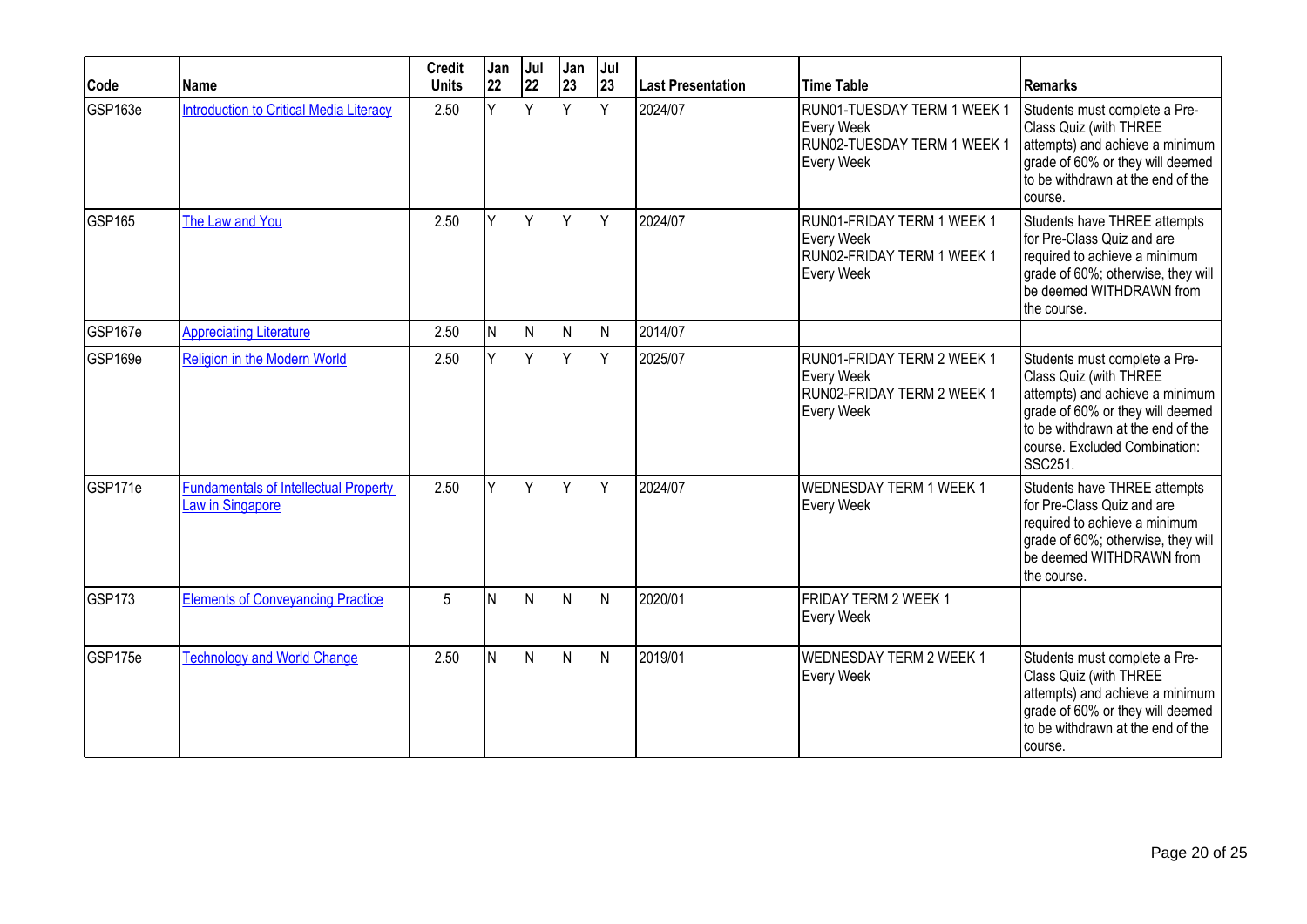| Code               | Name                                        | <b>Credit</b><br><b>Units</b> | Jan<br>22 | Jul<br>22 | Jan<br>23    | Jul<br>23    | <b>Last Presentation</b> | <b>Time Table</b>                                                                    | Remarks                                                                                                                                                                                                                                                                 |
|--------------------|---------------------------------------------|-------------------------------|-----------|-----------|--------------|--------------|--------------------------|--------------------------------------------------------------------------------------|-------------------------------------------------------------------------------------------------------------------------------------------------------------------------------------------------------------------------------------------------------------------------|
| GSP177e            | <b>Fundamentals of Investing</b>            | 2.50                          | v         | Y         | Y            | Y            | 2026/07                  | RUN01-THURSDAY TERM 1 WEEK<br>Every Week<br>RUN02-THURSDAY TERM 1 WEEK<br>Every Week | Exclusion: BSFI & FIMS. Students<br>have THREE attempts for Pre-<br>Class Quiz and are required to<br>achieve a minimum grade of 60%;<br>otherwise, they will be deemed<br>WITHDRAWN from the course.                                                                   |
| GSP179             | <b>Abstract Art Appreciation</b>            | 5                             | ٧         | Y         | Y            | Y            | 2027/07                  | <b>TUESDAY</b><br>Every Week                                                         | 75% compulsory attendance<br>required. All lessons are<br>conducted at NAFA on Tuesdays.                                                                                                                                                                                |
| GSP <sub>181</sub> | <b>Contemporary Dance Appreciation</b>      | 5                             | Y         | Y         | Y            | Y            | 2027/07                  | RUN01-TUESDAY<br>Every Week<br>RUN02-TUESDAY<br>Every Week                           | 75% compulsory attendance<br>required. All lessons are<br>conducted at NAFA on Tuesdays.<br>Multiple runs.                                                                                                                                                              |
| GSP183             | <b>Volunteer Resource Management</b>        | 2.50                          | IN.       | N         | $\mathsf{N}$ | $\mathsf{N}$ | 2024/07                  | <b>WEDNESDAY TERM 2 WEEK 1</b><br>Every Week                                         | Students must complete a Pre-<br>Class Quiz (with THREE<br>attempts) and achieve a minimum<br>grade of 60% or they will deemed<br>to be withdrawn at the end of the<br>course. Attendance is compulsory.                                                                |
| GSP185e            | <b>Recruitment and Selection (Practice)</b> | 2.50                          | v         | Y         | Y            | Y            | 2026/07                  | THURSDAY TERM 2 WEEK 1<br>Every Week                                                 | Students must complete a Pre-<br>Class Quiz (with THREE<br>attempts) and achieve a minimum<br>grade of 60% or they will deemed<br>to be withdrawn at the end of the<br>course. Attendance is compulsory.<br><b>Excluded Combination for</b><br>students reading HRM217e |
| GSP187e            | <b>Performance Management (Practice)</b>    | 2.50                          |           | Y         | Y            | Y            | 2026/07                  | TUESDAY TERM 1 WEEK 1<br>Every Week                                                  | Students must complete a Pre-<br>Class Quiz (with THREE<br>attempts) and achieve a minimum<br>grade of 60% or they will deemed<br>to be withdrawn at the end of the<br>course. Attendance is compulsory.<br><b>Excluded Combination for</b><br>students reading HRM323  |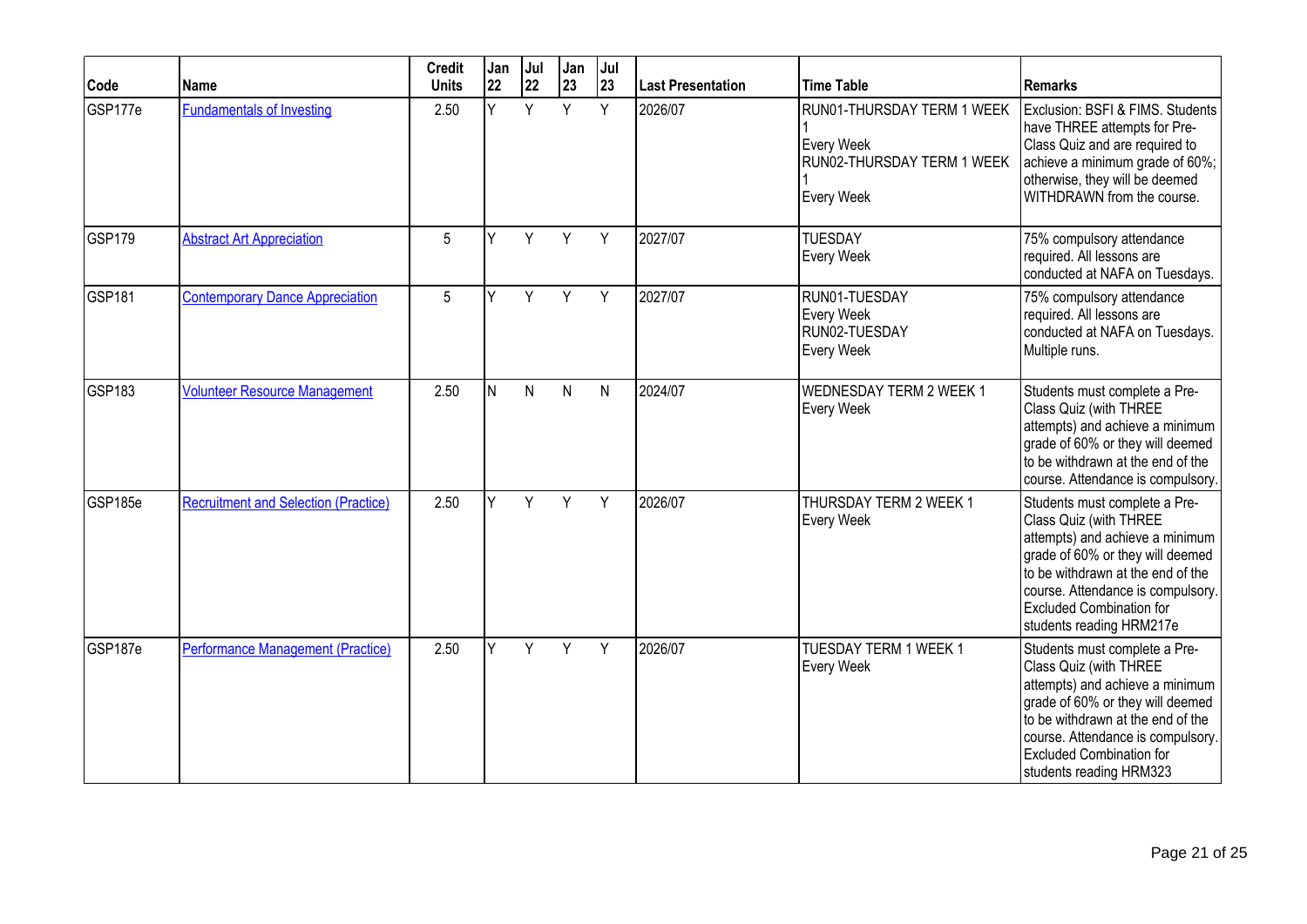| Code          | Name                                                        | <b>Credit</b><br><b>Units</b> | Jan<br>22 | Jul<br>22 | Jan<br>23    | Jul<br>23    | Last Presentation | <b>Time Table</b>                     | <b>Remarks</b>                                                                                                                                                                                                                                                                                                     |
|---------------|-------------------------------------------------------------|-------------------------------|-----------|-----------|--------------|--------------|-------------------|---------------------------------------|--------------------------------------------------------------------------------------------------------------------------------------------------------------------------------------------------------------------------------------------------------------------------------------------------------------------|
| GSP301PEK     | <b>Overseas Study Mission (China-</b><br>Beijing)           | 5                             | N         | N         | N            | N            | 2017/01           | WEDNESDAY TERM 1 WEEK 1<br>Every Week | Students should have at least C6<br>in "O" level Chinese. Students<br>must complete an online Pre-<br>Class Quiz and must achieve a<br>minimum grade of 60% or be<br>deemed WITHDRAWN from the<br>course. Students may apply to the<br>Dorothy Cheung Memorial Fund<br>for some financial support for the<br>trip. |
| GSP301SGN     | <b>Overseas Study Mission (Vietnam-Ho</b><br>Chi Minh City) | 5                             | IN.       | N         | $\mathsf{N}$ | $\mathsf{N}$ | 2026/07           | WEDNESDAY TERM 1 WEEK 1<br>Every Week | Students must complete an online<br>Pre-Class Quiz and must achieve<br>a minimum grade of 60% or be<br>deemed WITHDRAWN from the<br>course. Students may apply to the<br>Dorothy Cheung Memorial Fund<br>for some financial support for the<br>trip.                                                               |
| GSP301TYO     | <b>Overseas Study Mission (Japan-Tokyo)</b>                 | 5                             | N         | N         | N            | N            | 2026/07           | WEDNESDAY TERM 1 WEEK 1<br>Every Week | Students must complete an online<br>Pre-Class Quiz and must achieve<br>a minimum grade of 60% or be<br>deemed WITHDRAWN from the<br>course.                                                                                                                                                                        |
| <b>HRM255</b> | <b>Tripartite Relations in Singapore</b>                    | 5                             | lN.       | N         | N            | $\mathsf{N}$ | 2020/07           | THURSDAY TERM 1 WEEK 1<br>Every Week  | WSQ certificate will not be issued<br>as the existing WSQ framework<br>has been migrated to the new<br>Skills Framework. Enrolment<br>preference will be given to BHRM,<br><b>BHRM</b> with Military/Security<br>Studies students in their final<br>semester of study.                                             |
| <b>HRM257</b> | <b>Labour and Manpower Policies in</b><br><b>Singapore</b>  | 5                             | Y         | N         | Y            | $\mathsf{N}$ | 2027/07           | THURSDAY TERM 1 WEEK 1<br>Every Week  | Enrolment preference will be<br>given to BHRM and BHRM with<br>Military/Security Studies students<br>in their final semester of study.                                                                                                                                                                             |
| MLL219e       | <b>Islam and the Malays</b>                                 | 5                             | N         | Y         | N            | Y            | 2024/07           | MONDAY TERM 2 WEEK 1<br>Every Week    | None                                                                                                                                                                                                                                                                                                               |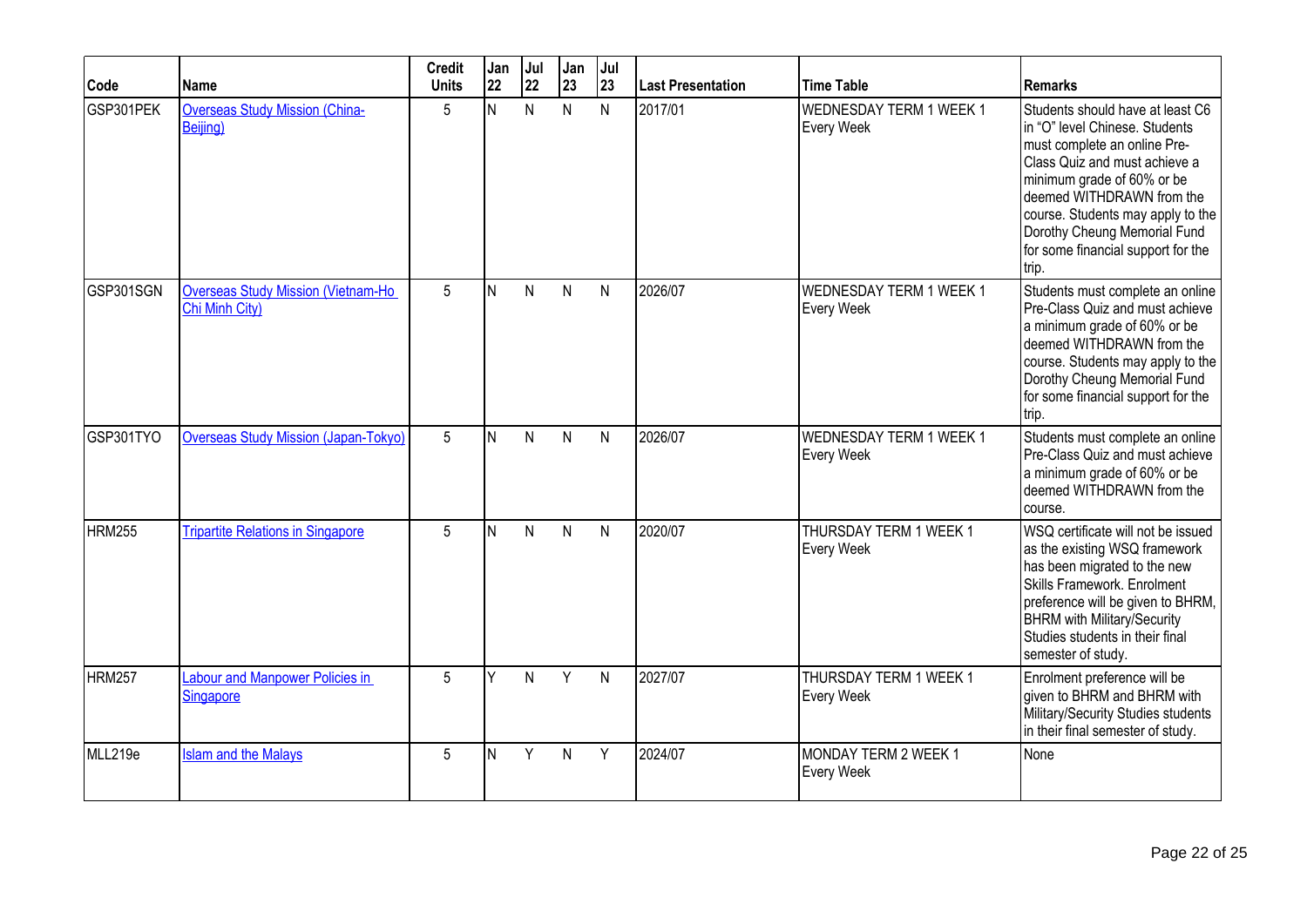| Code                | l Name                                             | <b>Credit</b><br><b>Units</b> | Jan<br>22 | Jul<br> 22 | Jan<br> 23 | Jul<br> 23 | Last Presentation | Time Table                                   | <b>IRemarks</b>                                                                                                                                                                                                                               |
|---------------------|----------------------------------------------------|-------------------------------|-----------|------------|------------|------------|-------------------|----------------------------------------------|-----------------------------------------------------------------------------------------------------------------------------------------------------------------------------------------------------------------------------------------------|
| <b>OEL304</b>       | <b>Overseas Experiential Learning</b><br>(Beijing) | 5                             | N         | N          | N.         | N          | 2023/07           | <b>WEDNESDAY TERM 1 WEEK 1</b><br>Every Week | Recoded from GSP301PEK.<br><b>Excluded Combination:</b><br>GSP301PEK                                                                                                                                                                          |
| SSC <sub>109e</sub> | <b>Introduction to Social Sciences</b>             | 5                             |           | N          | N.         | N          | 2020/07           | MONDAY TERM 1 WEEK 1<br><b>Every Week</b>    | For students in Communication,<br>Psychology and Sociology please<br>be reminded that you are required<br>to take only the requisite number<br>of credit units of SSC courses<br>from the compulsory basket.<br>Excluded combination: HBC101. |
| SSC111e             | <b>The Moral Compass</b>                           | 5                             |           | N          | N.         | N          | 12018/07          | IMONDAY TERM 2 WEEK 1<br><b>Every Week</b>   | For students in Communication,<br>Psychology and Sociology please<br>be reminded that you are required<br>to take only the requisite number<br>of credit units of SSC courses<br>from the compulsory basket.                                  |

## **Retired/Replaced List**

| Code          | <b>Name</b>                  | <b>Credit</b><br><b>Units</b> | <b>Status</b> | <b>Effective From</b><br><b>Semester</b> | <b>IRemarks</b>                                          |
|---------------|------------------------------|-------------------------------|---------------|------------------------------------------|----------------------------------------------------------|
| <b>BUS101</b> | Management                   | 5                             | Replaced      | 2016/01                                  | SST101e Management of Projects                           |
| BUS103e       | Organisational Behaviour     | 5                             | Replaced      | 2021/07                                  | Replaced by BUS104                                       |
| <b>BUS105</b> | <b>Statistics</b>            | 5                             | Replaced      | 2016/01                                  | SST102e Human Factors and Systems<br><b>Fundamentals</b> |
| <b>BUS351</b> | <b>Operations Management</b> | 5                             | Replaced      | 2021/07                                  | Replaced by BUS352                                       |
| ECO201        | <b>Managerial Economics</b>  | 5                             | Replaced      |                                          | Replaced by ICT223( All Intakes)                         |
| <b>FIN302</b> | <b>Business Finance</b>      | 5                             | Retired       | 2013/07                                  | FIN303                                                   |
| FIN303        | <b>Financial Management</b>  | 5                             | Replaced      | 2019/07                                  | <b>FIN203</b>                                            |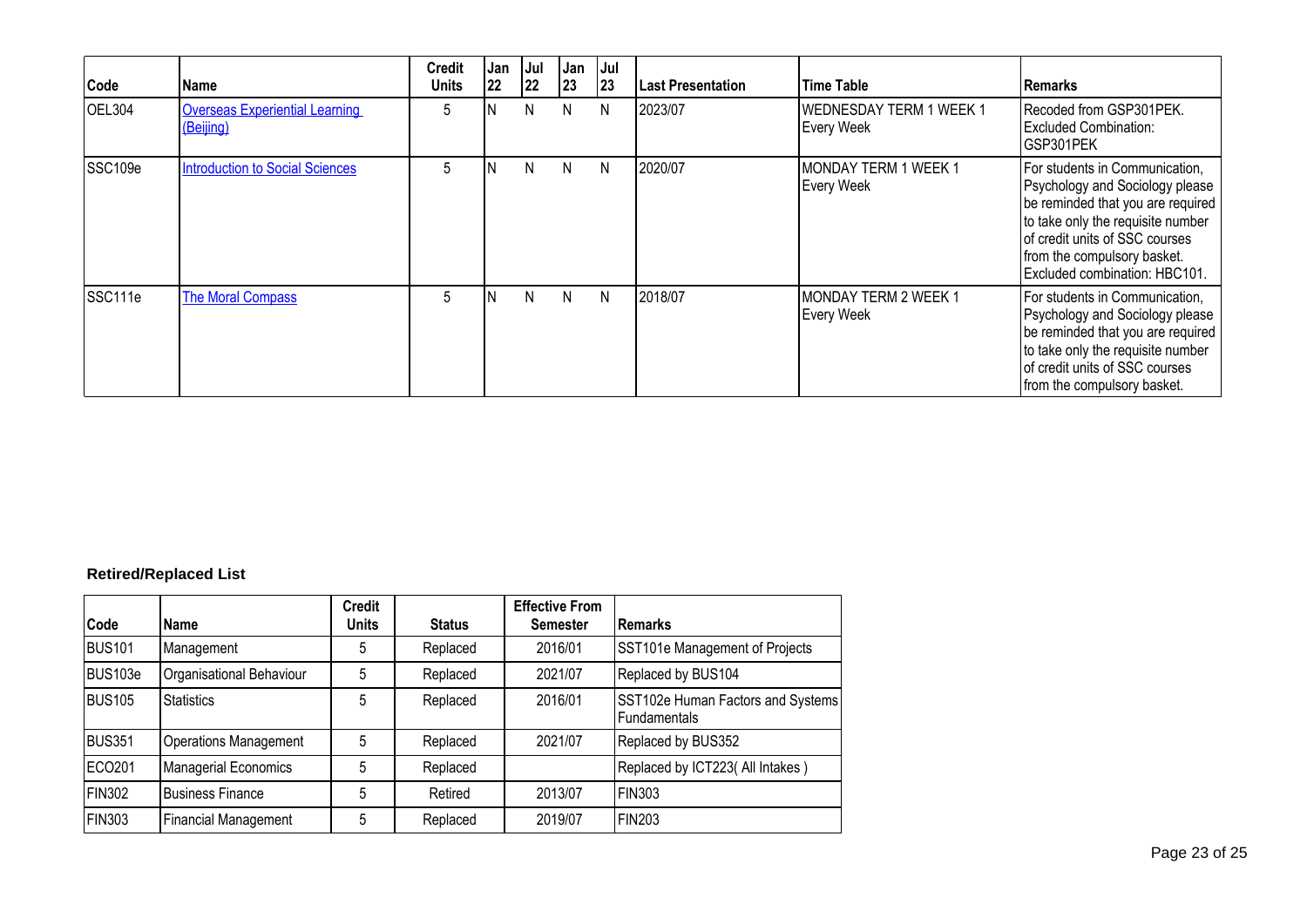| Code          | <b>Name</b>                                                                   | <b>Credit</b><br><b>Units</b> | <b>Status</b> | <b>Effective From</b><br>Semester | <b>Remarks</b>                   |
|---------------|-------------------------------------------------------------------------------|-------------------------------|---------------|-----------------------------------|----------------------------------|
| <b>ICT131</b> | <b>Introductory Programming</b><br>and Object Oriented<br>Concepts Using Java | 5                             | Replaced      | 2018/07                           | Replaced by ICT133               |
| <b>ICT201</b> | Further Programming and<br><b>Object Oriented Concepts</b><br>Using Java      | 5                             | Replaced      | 2018/07                           | Replaced by ICT162               |
| ICT203e       | Foundations of Modern<br>System Design                                        | 5                             | Replaced      | 2019/01                           | Replaced by ICT233               |
| ICT205e       | System Modelling in Object<br>Oriented Design and<br>Analysis                 | 5                             | Replaced      | 2019/01                           | Replaced by ICT239               |
| <b>ICT209</b> | Computer Communication -<br>Data Communications                               | 5                             | Replaced      | 2019/01                           | Replaced by ICT246               |
| ICT210e       | Computer Communication -<br><b>Computer Networking</b>                        | 5                             | Replaced      | 2019/01                           | Replaced by ICT259               |
| ICT219e       | Information Systems - Role<br>in Organisations and<br>Infrastructure          | 5                             | Replaced      | 2017/01                           | Replaced by ICT225               |
| ICT220e       | Information Systems - Key<br>Applications and Building<br>Information Systems | 5                             | Replaced      | 2017/01                           | Replaced by ICT226               |
| <b>ICT321</b> | Database Systems:<br>Modelling and Design                                     | 5                             | Replaced      | 2019/01                           | Replaced by ICT330               |
| <b>ICT322</b> | Database Systems:<br>Implementation and<br>Administration                     | 5                             | Replaced      | 2019/01                           | Replaced by ICT340               |
| ICT371e       | SAP Financials-Financial<br>Accounting                                        | 30                            | Replaced      | 2022/01                           | Replaced by ICT370               |
| ICT373e       | <b>SAP Financials-</b><br><b>Management Accounting</b>                        | 30                            | Replaced      | 2022/01                           | Replaced by ICT372               |
| ICT375e       | <b>SAP Procurement</b>                                                        | 30                            | Replaced      | 2022/01                           | Replaced by ICT374               |
| ICT377e       | SAP Order Fulfillment                                                         | 30                            | Replaced      | 2022/01                           | Replaced by ICT376               |
| ICT379e       | <b>SAP Manufacturing</b>                                                      | 30                            | Replaced      | 2022/01                           | Replaced by ICT378               |
| MKT201e       | Marketing                                                                     | 5                             | Replaced      |                                   | Replaced by ICT223( All Intakes) |
| MKT203e       | Marketing Mix Management                                                      | 5                             | Replaced      | 2013/01                           | Replaced by MKT202(All intakes)  |